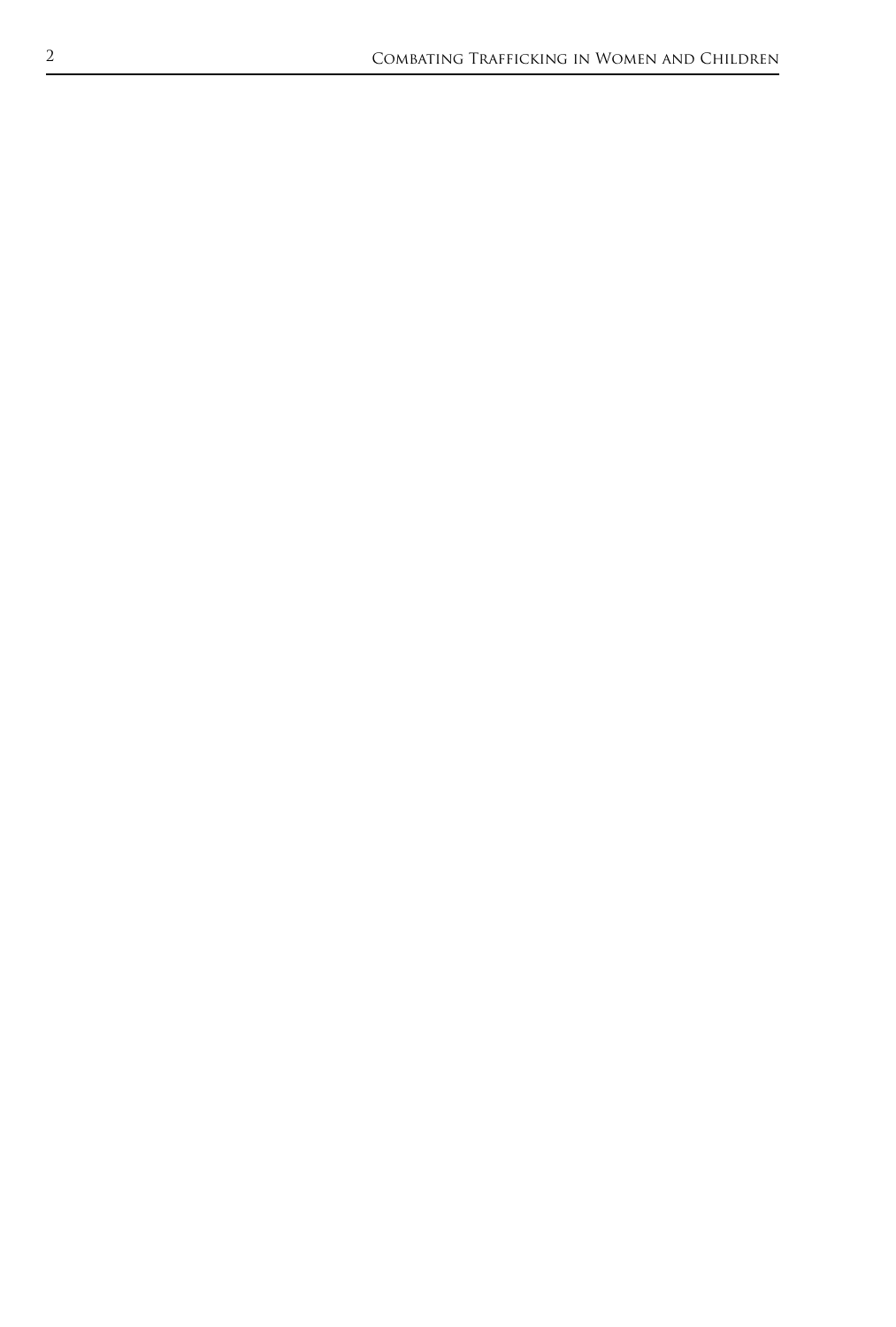# **Contents**

| II. Conventions, Legislation and Enforcement 14                  |
|------------------------------------------------------------------|
| III. Intervention in Illegal Markets and Perverse Incentives. 20 |
|                                                                  |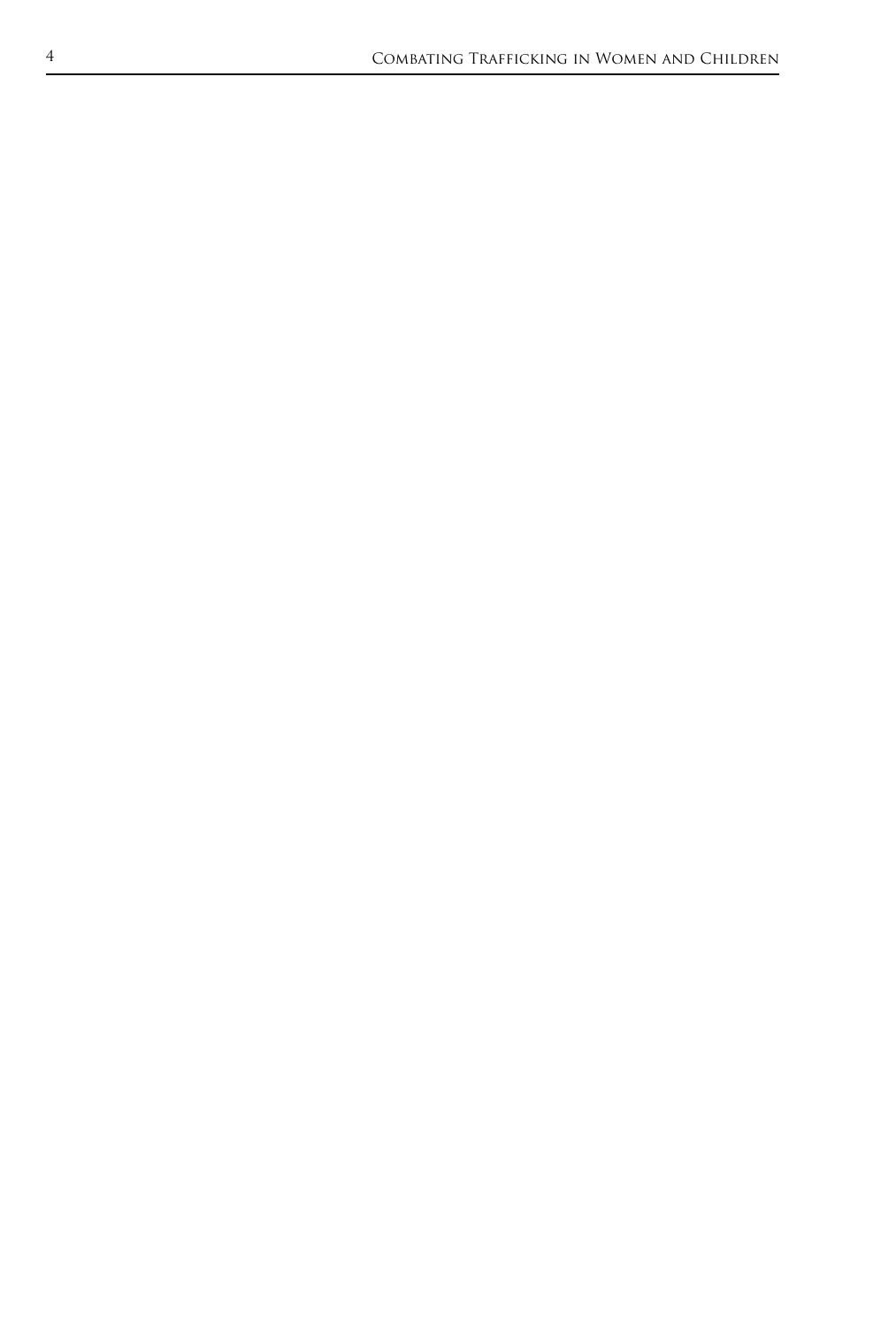#### **Introduction**

The term "trafficking" refers to a set of interrelated activities that encompass migration, prostitution, and acts that violate human rights. The term is synonymous with illicit trade in human beings across international borders or within the same country. A subset of such activities is the trafficking of women and children for purposes of forced commercial sexual exploitation – an activity synonymous with slavery and designated by the International Labour Organization (ILO) as one of the "Worst Forms of Child Labor." Trafficking of children is often discussed together with the trafficking of women, the main reasons being that: (i) available data on trafficking of women are not disaggregated by age; and, (ii) there is considerable debate regarding the age at which a child should be considered an adult. For example, the majority of women coerced into prostitution are between 16 and 24 years of age.1 However, 16 and 17-year old girls are children according to the 1989 U.N. Convention on the Rights of the Child (CRC) and the ILO Worst Forms of Child Labor Convention (182). The issue of age is further complicated by considerable variations in national laws regarding the age until which an individual is considered a "child." Ireland protects those under 17 as children, while Australia, Belgium, the Netherlands, New Zealand, Switzerland, and the United Kingdom accord protection to those under 16. The age for protection is 15 in France, Sweden, and Denmark, while it is 14 in Austria and Germany. <sup>2</sup> The age of consent for sexual matters is 15 in Denmark: thus, the word "child" in the Danish provision on child pornography is only applicable to individuals below the age of 15.

The above variation regarding the legal definition of a child notwithstanding, there is broad consensus regarding activities that fall under the definition of trafficking in women and children. Specifically in the context of child trafficking, according to the ILO, trafficking is said to occur if: (i) a child is misled with false reports or promises, coerced, or otherwise forcibly recruited/handed over to transporters; (ii) a child is lied to about the destination; and (iii) a child is lied to about either the nature of work (i.e., recruited as a dancer but forced into prostitution) or the wages and methods of payment. Trafficking may also take the form of physical or mental abuse, confinement, inadequate or nonexistent health care, poor accommodation, and hazardous work.<sup>3</sup> A comprehensive definition of trafficking, the most recent and frequently cited by researchers, is the U.N.

<sup>1</sup> June Kane & Panudda Boonpala, International Programme on the Elimination of Child Labour, Unbearable to the Human Heart: Child Trafficking and Action to Eliminate it (International Labour Organization, Geneva, 2002) [hereinafter ILO 2002].

<sup>2</sup> Michael J. Dennis , *Newly Adopted Protocols to the Convention on the Rights of the Child, 94 American Journal of International Law 789, at 794 (2000) [hereinafter Dennis 2000] [citing VITIT MUNTARBHORN,* EXTRATERRITORIAL CRIMINAL LAWS AGAINST CHILD SEXUAL EXPLOITATION AT 23 (UNICEF 1998)].

<sup>3</sup> ILO 2002, *supra note 1.*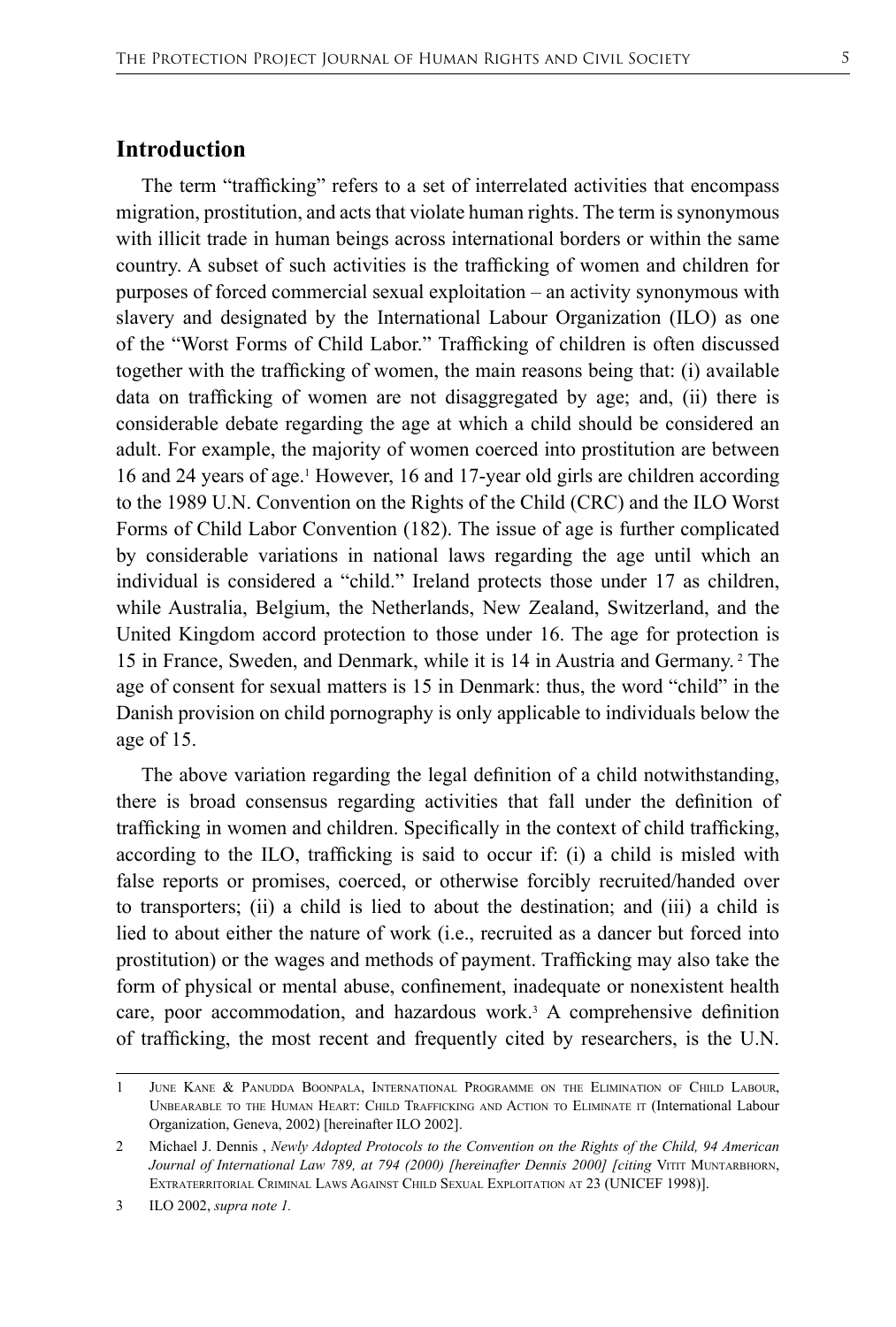Palermo Protocol to Prevent, Suppress and Punish Trafficking in Persons, especially Women and Children of 2000. The Palermo Protocol encompasses three primary features associated with trafficking: (i) activities that constitute human trafficking (recruitment, transportation, harboring, receipt of persons), (ii) means being used (force, coercion, abduction, fraud, deception, abuse of power or of a position of vulnerability), and (iii) purpose, which is exploitation (prostitution of others, sexual exploitation, forced labor or services, slavery or practices similar to slavery).

The Palermo Protocol is one of the more recent attempts to define the term "trafficking" and outline the activities that surround it, although the act of trafficking has been couched within earlier definitions of "forced labor" dating back to Convention No. 29 of the ILO in 1930. ILO Convention No. 29 defines forced or compulsory labor as "all work or service which is exacted from any person under the menace of any penalty and for which the said person has not offered himself voluntarily."<sup>4</sup> Subsequently, ILO Convention No. 105, adopted in 1957, specifies that forced labor cannot be used for the purpose of economic development or as a means of political education, discrimination, labor discipline or punishment for having participated in strikes.<sup>5</sup> One of the forms of forced labor under the ILO definition is 'forced commercial and sexual exploitation,' which includes women, men and children who have been forced by private agents into prostitution or into other forms of commercial sexual activities.<sup>6</sup>

Estimates for the period of 1995-2004 put the number of cases of forced labor and the number of trafficked victims worldwide at 12.3 million.<sup>7</sup> Of these, 2.5 million are forced to work by the State (forced labor camps, child soldiers), 1.4 million in commercial sexual exploitation, and 7.8 million in other forms of economic exploitation.<sup>8</sup> In addition, more than 500,000 victims could not be assigned to either of the forced labor categories above. Specifically, in the context of forced commercial sexual exploitation, Belser provides a regional breakdown

International Labour Organization (ILO), 14th Sess., Convention (No. 29) Concerning Forced Labour, *opened for signature June 28, 1930 (entered into force May 1, 1932) at Article 2(1). Convention No. 29 allows exemptions for military service and prisoners convicted in a court of law and working under the control of a public authority, at Article 2(1) (a) and (c).*

<sup>5</sup> ILO, 40th Sess., Convention (No. 105) Concerning the Abolition of Forced Labour, *opened for signature*  June 25, 1957 (*entered into force* Jan. 17, 1959) at Article 1. *See also,* Patrick Belser, *Forced Labour and Human Trafficking: Estimating the Profits,* at 2 (ILO, DECLARATION/WP/42/2005, March 2005), *available at* http://digitalcommons.ilr.cornell.edu/cgi/viewcontent.cgi?article=1016&context=forcedlabor [hereinafter Belser 2005].

<sup>6</sup> *See,* International Labour Organization, A Global Alliance Against Forced Labour, (ILO Report, 2005). The other two forms of forced labor as defined by the ILO are: (i) forced labor imposed by the State or by armed forces/rebels which includes compulsory participation in public works and forced prison labor and (ii) forced labor for economic exploitation, other than in the sex industry, by private agents and enterprises.

<sup>7</sup> Belser 2005, *supra note 5 at 4. The ILO estimates are calculated from reports by International Organizations, non-governmental organizations (NGOs), governments, police and other sources.*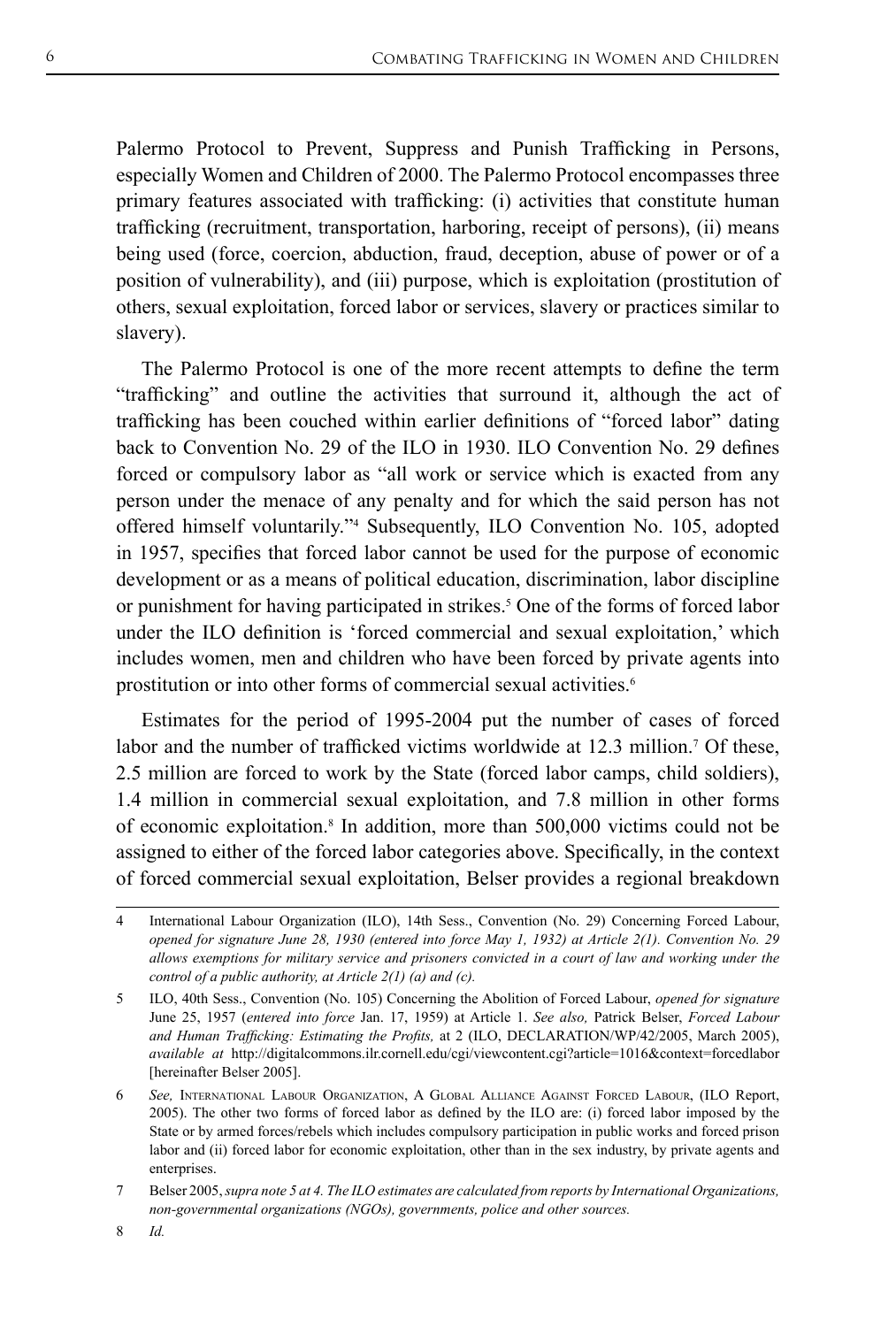of the number of victims: 200,000 in industrialized economies, 98,000 in transition economies, 902,000 in the Asia and the Pacific, 115,000 in Latin America and the Caribbean, 50,000 in Sub-Saharan Africa and 25,000 in the Middle-East and North Africa<sup>9</sup>

Moreover, a large share of the victims in forced commercial sexual exploitation particularly in the industrialized economies, and in Asia and the Pacific, are also victims of international and internal trafficking. For instance, 63% of victims in forced commercial sexual exploitation in the industrialized economies are trafficking related while the corresponding percentage for Asia and the Pacific stands at 54%, transition economies at 45%, Latin America and the Caribbean at 12%, Sub-Saharan Africa at 6% and the Middle East and North Africa at 10%. Perhaps more striking are the profits from forced commercial sexual exploitation as a result of trafficking. Belser finds that global profits made from trafficking into forced commercial sexual exploitation over the period 1995-2004 amount to \$27.8 billion; \$13.3 billion of which is in the industrialized economies, \$9.5 billion in Asia, \$3.2 billion in the transition economies, \$1.0 billion in Middle East and North Africa, \$0.6 billion in Latin America and \$0.1 billion in Sub-Saharan Africa.<sup>10</sup>

The profitability from commercial sexual exploitation engendered through trafficking begs two important questions. First, what are the push (supply side) and pull (demand side) factors that allow for the persistence of the trade of human beings across national borders? Apart from the customary socio-economic and political variables that impact the market for transnational trafficked victims such as poverty, lack of educational opportunities, lure of higher wages in developed countries, a key question remains unanswered: what explains the persistence of only some of the poorer countries as primary source countries from where trafficked victims hail, and what explains the persistence of only some of the richer countries as destinations for these victims? Second, it is worth emphasizing that a distinguishing feature of international trafficking is that a middleman is involved. Such a middleman may be an individual "recruiter" with an aim to serve the receiving end at the lowest cost, a smuggler of illegal migrants specializing in evading border controls, or a criminal network operating on both the supply and the final demand sides.<sup>11</sup> Thus, in addition to the aforementioned push and pull factors, it is important to understand how these different types of traffickers operate, and more importantly, how legislation granting human rights to trafficked individuals in the host and source countries of trafficking affects the incentives of

<sup>9</sup> Belser 2005, *supra note 5 at 5.*

<sup>10</sup> All amounts are cited in United States Dollars (USD).

<sup>11</sup> *See generally,* U.S. Department of State, Trafficking in Persons Report 2003*,* (Office of the Undersecretary for Global Affairs, United States Department of State publication no. 11057) [hereinafter TIP Report 2003].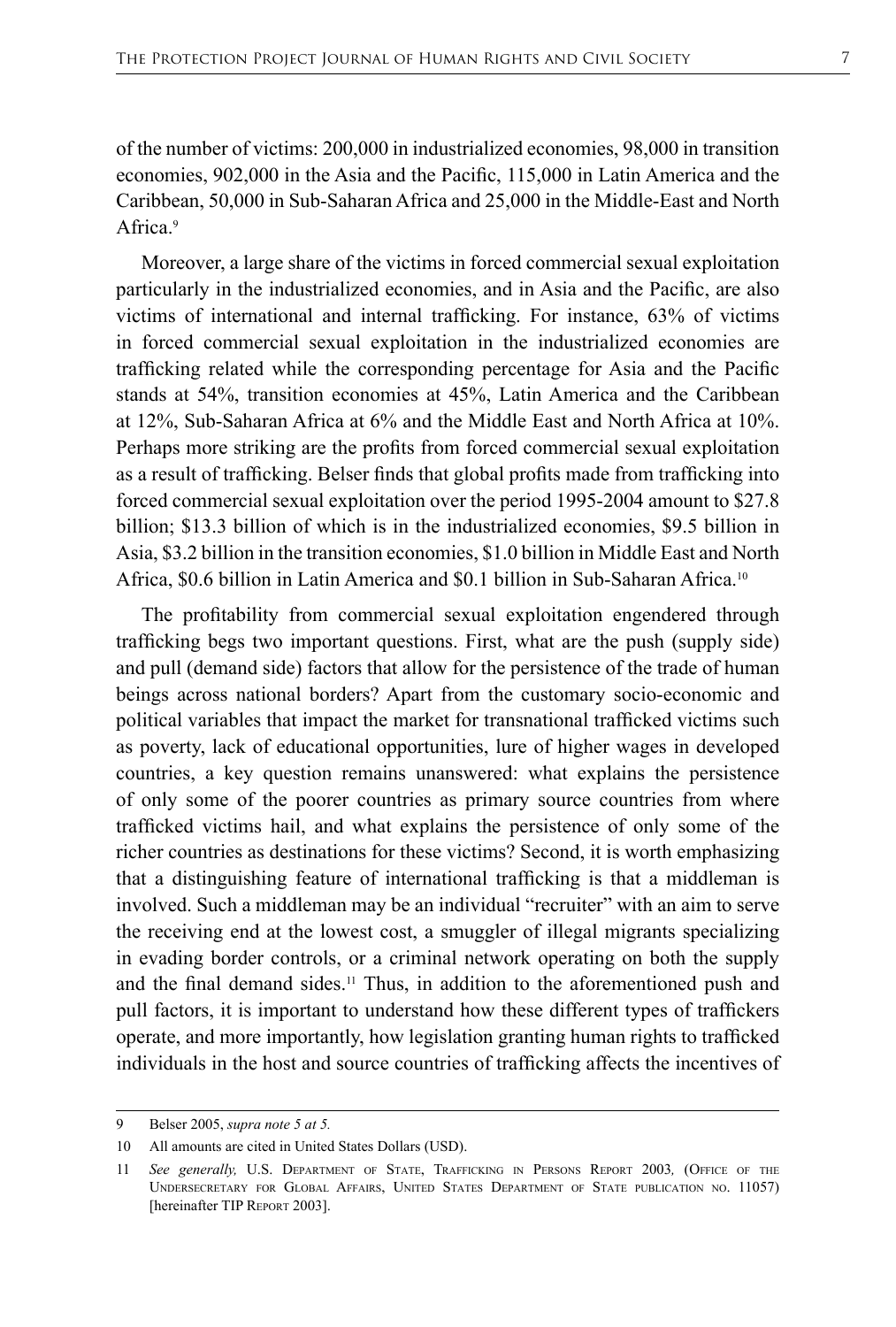traffickers that leads to a persistence of trafficking in women and children across international borders.

Accordingly, Part I of this article will review evidence collected by Basu and Chau in countries distinguished as host, source and transit countries of trafficking victims, and which underscores the economic and demographic variables that explain the location of countries in these three categories.12 Part II will take a closer look at the legislative variables surrounding trafficking activities in these three types of countries. Particular attention is paid to the role of amnesty<sup>13</sup> in host countries in creating possible perverse incentives for traffickers. This is a controversial issue and while economic and enforcement factors affecting the "market" for trafficked victims for commercial sexual exploitation through incentives for traffickers have received a fair amount of attention, the role of legislation in host countries is an equally important but relatively unexplored one. From a normative point of view, the role of amnesty for trafficked victims needs careful evaluation—something that is explored in Part III. While the policy of amnesty does protect the rights of trafficked victims in host countries, it cannot be viewed as a policy that deters traffickers, and may in fact increase their incentive to select countries that offer amnesty as destination countries for victims.

# **I. Data and Patterns of Trafficking**

Actual data on the incidence of international trafficking is sparse. The primary reason for this is that victims and survivors of trafficking for sexual exploitation, as well as traffickers and illegal migrants are part of a "hidden population" in any country.14 In addition, lax enforcement, corruption and denial or under-reporting of the extent of the problem by officials and governments world-wide, makes it impossible to establish a representative sample for analytical purposes. As a consequence, qualitative research on the topic is based primarily on piece-meal information such as "70% and 80% of trafficked women into the Netherlands and Germany are from Central and Eastern European countries"<sup>15</sup> or the "majority of trafficked women into Thailand *[are] from Myanmar and Cambodia.*"16 Only two countries/official bureaus – the German Federal Office of Criminal Investigation

<sup>12</sup> Arnab K. Basu & Nancy H. Chau, *An Exploration of the Worst Forms of Child Labor: Is Redemption a Viable Option?* in Buying Freedom: The Ethics and Economics of Slave Redemption, (K. Anthony Appiah & Martin Brunzl ed. Princeton University Press, 2007) at 37-76 [hereinafter Basu & Chau 2007].

<sup>13</sup> Generally speaking, amnesty is the concept whereby offense are pardoned.

<sup>14</sup> *See generally,* Guri Tyldum & Anette Brunovskis*, Describing the Unobserved: Methodological Challenges in Empirical Studies on Human Trafficking,* 43 International Migration Journal, 17 (2005).

<sup>15</sup> *See, John Salt, Trafficking and Human Smuggling: A European Perspective, 43 International Migration Journal, 32 (2005) [hereinafter Salt 2005] and Donna Hughes, The 'Natasha' Trade: The Transnational Shadow Market of Trafficking in Women' 53 (2) Journal of International Affairs 625 (2005).*

<sup>16</sup> ILO 2002, *supra note 1.*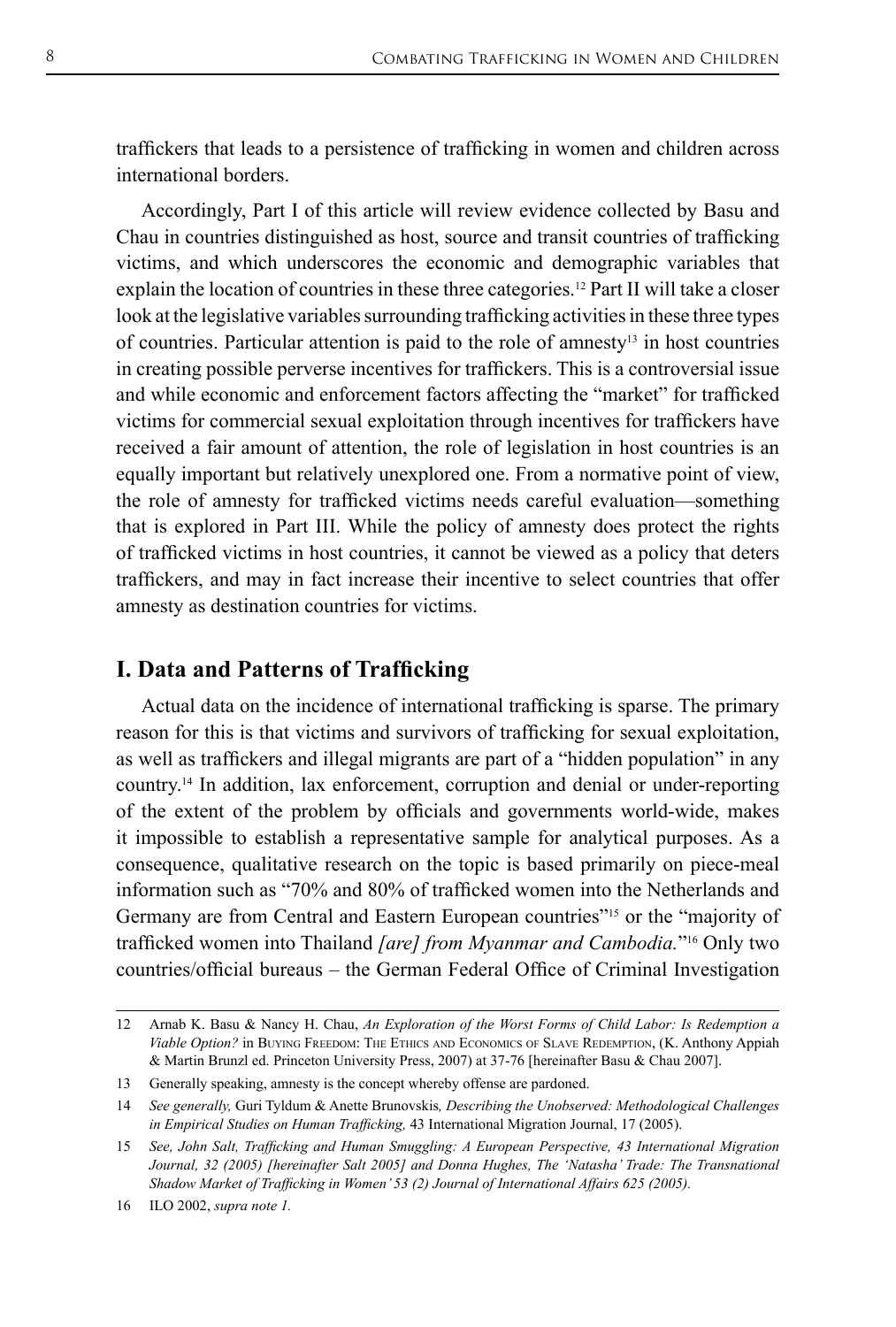(Bundeskriminalamt, BKA) and the Dutch National Rapporteur on Trafficking in Human Beings in the Netherlands have national databases on trafficked women forced into prostitution in these countries.

Among international organizations and academic institutions, it is the International Organization for Migration (IOM) that has collected data since 1999 from persons assisted under IOM's counter-trafficking programs. The data in the Counter-Trafficking Module Database (CTM) of the IOM comes primarily from the Balkans, a region that also has the Regional Clearing Point (RCP) database maintained by the Stability Pact Task Force on Trafficking in Human Beings since 2002.17 Recently, a unique dataset was collected by the ILO's Special Action Programme to Combat Forced Labour (SAP-FL). Based on questionnaires from 160 returned migrants in four origin countries (Albania, Romania, Moldova and Ukraine), interviews with informants, focus group discussions and research in seven destination countries (France, Germany, Hungary, Japan, Russia, Turkey and United Kingdom), the SAP-FL database contains 298 entries of forced labor of which 186 are trafficked victims. Two findings from the SAP-FL database warrant mention: (i) 43% of trafficked victims found jobs through an intermediary while 11.9% found a job via agencies and (ii) 32.4% of the trafficked victims were engaged in sex work while 12.8% were engaged in entertainment/dancing/ bartending.18 In addition, a recent study by Mahmoud and Trebesch analyzes IOM data from 5,513 households in Belarus, Bulgaria, Moldova, Romania and Ukraine and shows that members of migrant families in migration areas and with larger migrant networks are much more likely to become victims of trafficking.<sup>19</sup> Further, illegal migration increases the risk of being trafficked, while information campaigns have a negative impact on the likelihood of being trafficked.

Nevertheless, by relying primarily on samples generated either through household surveys in source countries or through interviews with survivors identified by law enforcement agencies and NGOs, two potential problems arise: (i) it is impossible to ascertain the total number of trafficked victims from survivor samples, and hence the total number of trafficked victims in a year or even over a time period is unknown; and (ii) studies based on survivor interviews lead to an unbalanced emphasis on the supply-side of the problem of trafficking and limit analysis of the demand-side factors (economic and legislative) that create a market for trafficked individuals in the destination countries. As a result, the operational

<sup>17</sup> Frank Laczko, *Data and Research on Human Trafficking,* 43 International Migration Journal 5 (2005).

<sup>18</sup> Beate Andrees & Mariska N. J. van der Linden, *Designing Trafficking Research*, 43 International Migration Journal 55 (2005).

<sup>19</sup> *See generally,* Toman Omar Mahmoud & Cristophe Trebesch, *The Economic Drivers of Human Trafficking: Micro-Evidence from Five Eastern European Countries*, (Kiel Institute for the World Economy, Working Paper No. 1480, Feb. 2009) *available at* http://www.ifw-members.ifw-kiel.de/publications/the-economicdrivers-of-human-trafficking-micro-evidence-from-five-eastern-european-countries/kap1480.pdf.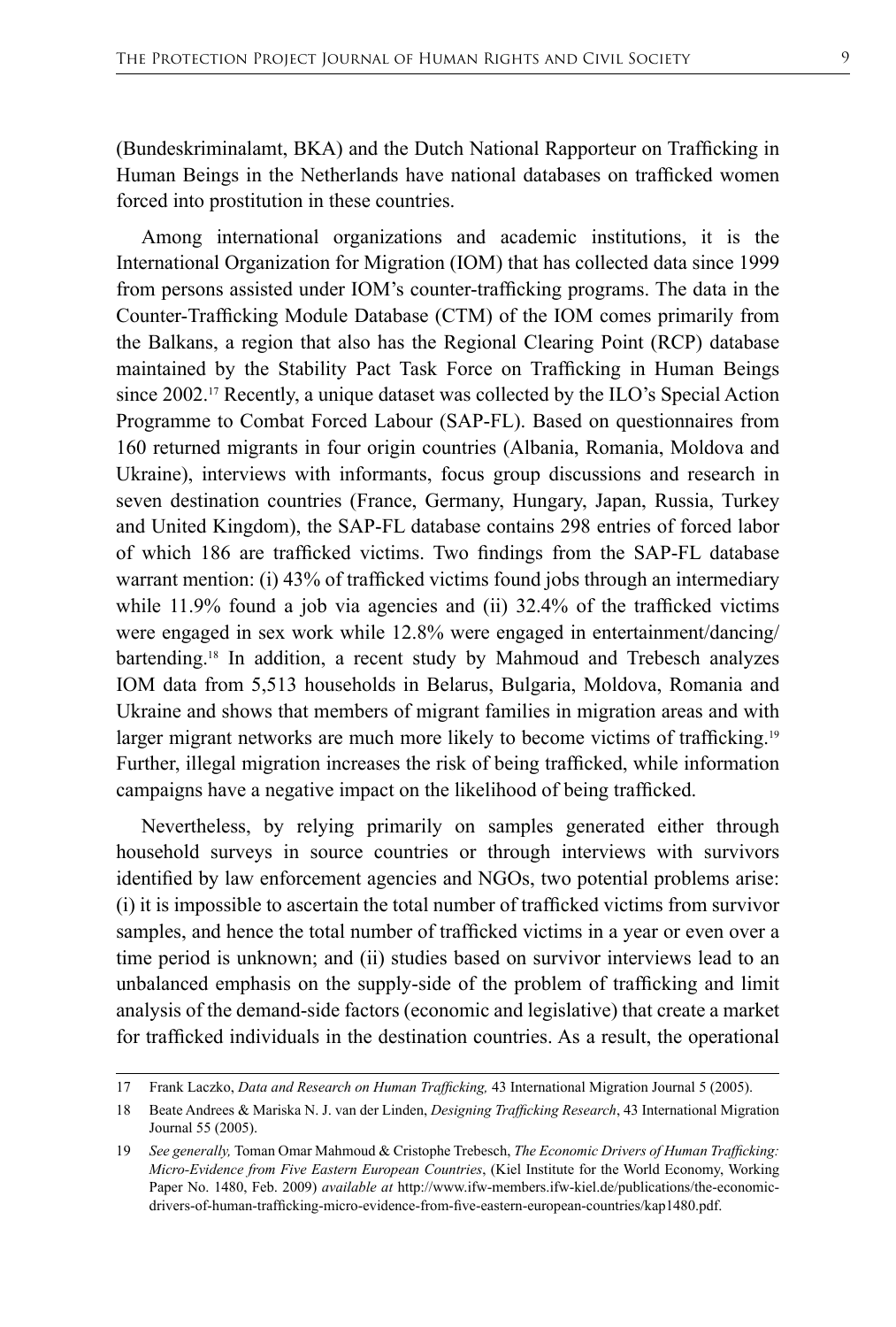network of traffickers, the specific features of the sectors in which trafficked victims are forced to work, the economic and demographic characteristics of host and source countries of trafficking and finally, international and national legislation in host and source countries that affect the incentives of traffickers have yet to be thoroughly analyzed.20

In terms of a global picture of the incidence of trafficking, there are three noteworthy sources. A global database for trafficking trends is available from the United Nations Office on Drugs and Crime (UNODC), which contains data on victims, traffickers and trafficking routes collected mostly from the industrialized countries. Second, the U.S. Department of State Trafficking in Persons (TIP) country reports provide a qualitative sample of host and source countries of trafficking based on reports published in the host countries, and only for those host countries where at least 100 cases of trafficking were discovered in the past year.21 Third, The Protection Project at The Johns Hopkins University School of Advanced International Studies details trafficking routes as well as laws and legislation surrounding trafficking and prostitution in every country.<sup>22</sup>

In order to unravel the pattern of trafficking in women and children between countries, we first present data from Basu and Chau<sup>23</sup> which looked at the countryby-country reports in the U.S. Department of State TIP Report 200324 and The Protection Project Report 2002.<sup>25</sup> Of primary interest is the classification of countries into four mutually exclusive groups: host countries, source countries, trafficking hubs (both a host and a source country), and countries with no reported incidence of trafficking. Of the 187 countries in our dataset, 32 countries are

<sup>20</sup> An exception to this statement, where econometric analysis of legislations in source and host countries of trafficking show that the likelihood of a host-source country match increases with the provision of amnesty in a host country and a ban on prostitution in a source country, can be found in Randall Akee, Arnab Basu, Arjun Bedi & Nancy Chau, *Determinants of Trafficking in Women and Children: Theory, Empirics and Policy Implications*, Third IZA/World Bank Conference on Employment and Development, Participant Paper, 2008, http://www.iza.org/conference\_files/worldb2008/basu\_a3581.pdf.

<sup>21</sup> Copies of the annual U.S. Department of State, Trafficking in Persons Reports can be found at http://www. state.gov/g/tip/rls/tiprpt/.

<sup>22</sup> *See* The Protection Project Human Rights Report on Trafficking in Persons, especially Women and Children: A Country-by-Country Report on a Contemporary Form of Slavery (The Protection Project AT THE JOHNS HOPKINS UNIVERSITY SCHOOL OF ADVANCED INTERNATIONAL STUDIES, WASHINGTON DC, 2<sup>ND ED. 2002)</sup> [hereinafter TPP Trafficking Report 2002]. The Protection Project updated its trafficking report in 2005 and is due to publish again in 2009.

<sup>23</sup> Basu & Chau 2007, *supra* note 12.

<sup>24</sup> TIP Report 2003, *supra note 11.*

<sup>25</sup> TPP Trafficking Report 2002, *supra note 22.* As stated in the Introduction, the problems associated with segregating data on women from that on children due to the various national interpretations of legal age entails analysis of the joint incidence of trafficking in women and children only.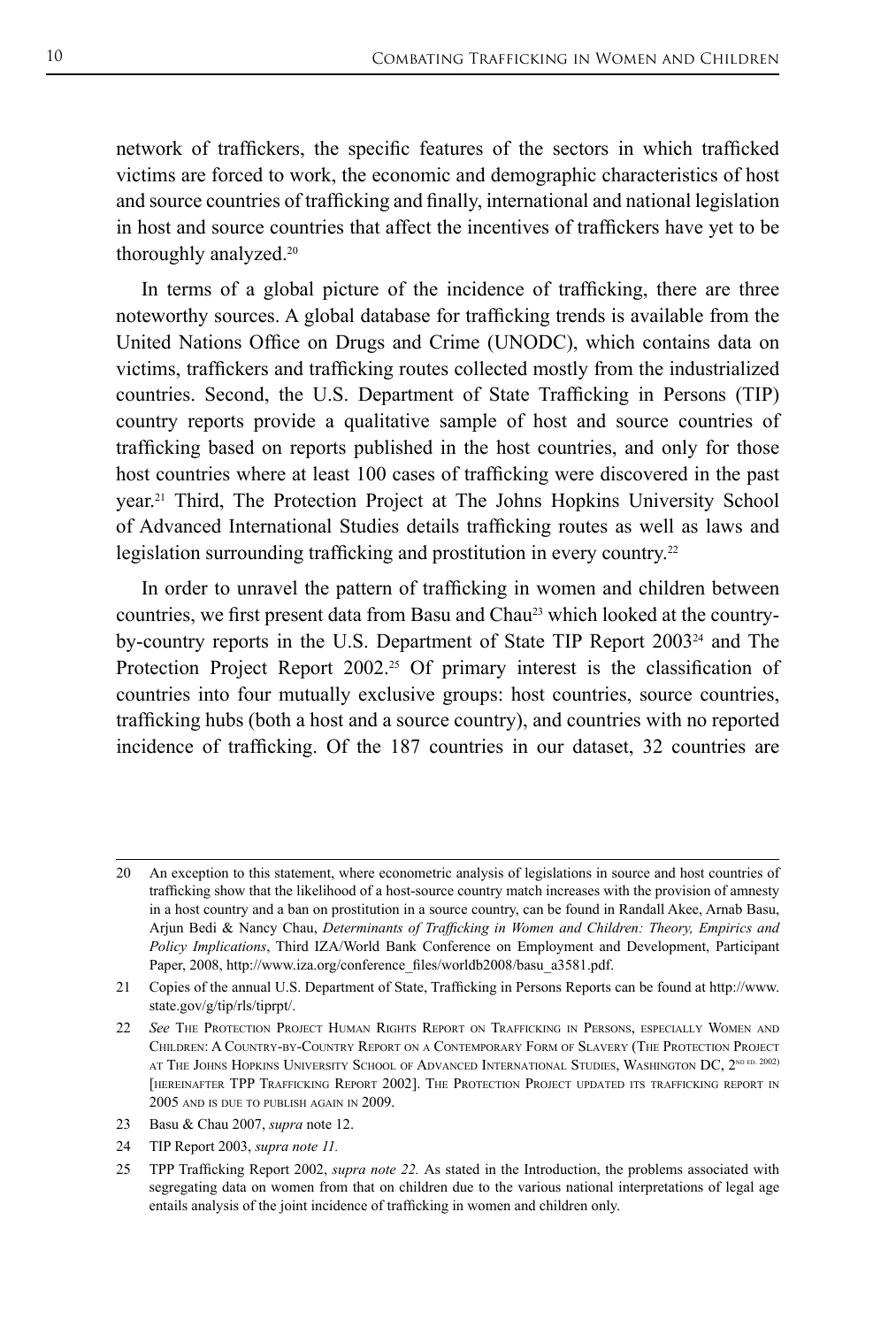identified as source,<sup>26</sup> 45 as hosts,<sup>27</sup> 66 as hubs (or transit countries that act as both source and host),<sup>28</sup> 44 countries with no reported incidence.<sup>29</sup>

The pattern of trafficking and the types of work that trafficked individuals are engaged in vary across countries and continents. For instance, in Africa, the most common source countries of trafficking are Sierra Leone, Malawi, Mozambique, Nigeria, and Somalia, from which children and women are trafficked to South Africa, Gabon, Gambia, and Western European countries primarily to work in the sex industry. There is also a steady supply of trafficked children from Mali to Côte d'Ivoire who end up working in cocoa plantations.<sup>30</sup> In Asia, the most common source countries of trafficking seem to be Bangladesh, Nepal, Vietnam, Bhutan, Laos, and Cambodia, while the host countries are India, Thailand, Sri Lanka, Saudi Arabia, United Arab Emirates (UAE), and Australia. Trafficked children and women are engaged in a variety of work. The primary activity remains prostitution, but an increasing number also work as domestic helpers in host countries, while young boys are smuggled from Bangladesh and India to work as camel jockeys in Saudi Arabia and the UAE.<sup>31</sup>

27 Host countries are determined to include: Antigua, Australia, Austria, Belgium, Belize, Bosnia & Herzegovina, Botswana, Canada, Central African Republic, Chile, Cote d'Ivoire, Denmark, Finland, France, Gabon, Gambia, Germany, Greece, Hong Kong (SAR), Israel, Italy, Japan, Kuwait, Lebanon, Libya, Macau (SAR), Mauritius, Netherlands, Norway, Portugal, Qatar, Rwanda, Saudi Arabia, Singapore, Spain, Suriname, Swaziland, Sweden, Switzerland, Syria, United Arab Emirates, United Kingdom, United States, Yemen and Yugoslavia (Basu & Chau 2007, *supra note 12).*

28 Hub countries are determined to include: Afghanistan, Albania, Argentina, Bahrain, Bangladesh, Benin, Brazil, Brunei, Bulgaria, Burkina Faso, Cambodia, Cameroon, Chad, China, Congo Dem. Rep., Costa Rica, Cyprus, Czech Republic, Dominican Republic, El Salvador, Equatorial Guinea, Ghana, Guatemala, Haiti, Hungary, India, Indonesia, Iran, Kazakhstan, Kosovo, Kyrgyzstan, Laos, Liberia, Lithuania, Malaysia, Mali, Mexico, Mongolia, Myanmar, Niger, Nigeria, Pakistan, Panama, Peru, Philippines, Poland, Romania, Russian Federation, Senegal, Slovakia, South Africa, South Korea, Sri Lanka, Sudan, Taiwan, Tanzania, TFYR Macedonia, Thailand, Togo, Turkey, Uganda, Ukraine, Uzbekistan, Venezuela, Vietnam and Zimbabwe (Basu & Chau 2007, *supra note 12).*

29 Countries with no reported incidence of trafficking are: Andorra, Bahamas, Barbados, Burundi, Comoros, Croatia, Djibouti, Egypt, Eritrea, Fiji, Iceland, Jamaica, Lesotho, Liechtenstein, Luxembourg, Maldives, Malta, Marshall Islands, Micronesia, Monaco, Namibia, Nauru, New Zealand, Niue, Oman, Palau, Palestine, Papua New Guinea, Paraguay, Saint Kitts and Nevis, Saint Lucia, Saint Vincent and the Grenadines, Samoa, San Marino, Sao Tome and Principe, Seychelles, Solomon Islands, Tonga, Trinidad and Tobago, Tunisia, Turkmenistan, Tuvalu, Uruguay and Vanatu (Basu & Chau 2007, *supra note 12).*

30 *See* UNICEF, Trafficking in Human Beings Especially Women and Children in Africa, (Innocenti Research Center, UNICEF, Florence, 2005) *available at* http://www.unicef-irc.org/publications/pdf/ trafficking-gb2ed-2005.pdf. *See also*, Aderanti Adepoju, *Review of Research on Human Trafficking in Sub-Saharan Africa* 43 International Migration Journal 75 (2005).

<sup>26</sup> Source countries are determined to include: Algeria, Angola, Armenia, Azerbaijan, Belarus, Bhutan, Bolivia, Cape Verde, Colombia, Cuba, Ecuador, Estonia, Ethiopia, Georgia, Guyana, Honduras, Iraq, Kenya, Latvia, Madagascar, Malawi, Mauritania, Moldova, Morocco, Mozambique, Nepal, Nicaragua, Sierra Leone, Slovenia, Somalia, Tajikistan and Zambia (Basu & Chau 2007, *supra note 12).*

<sup>31</sup> ILO 2002, *supra note 1.*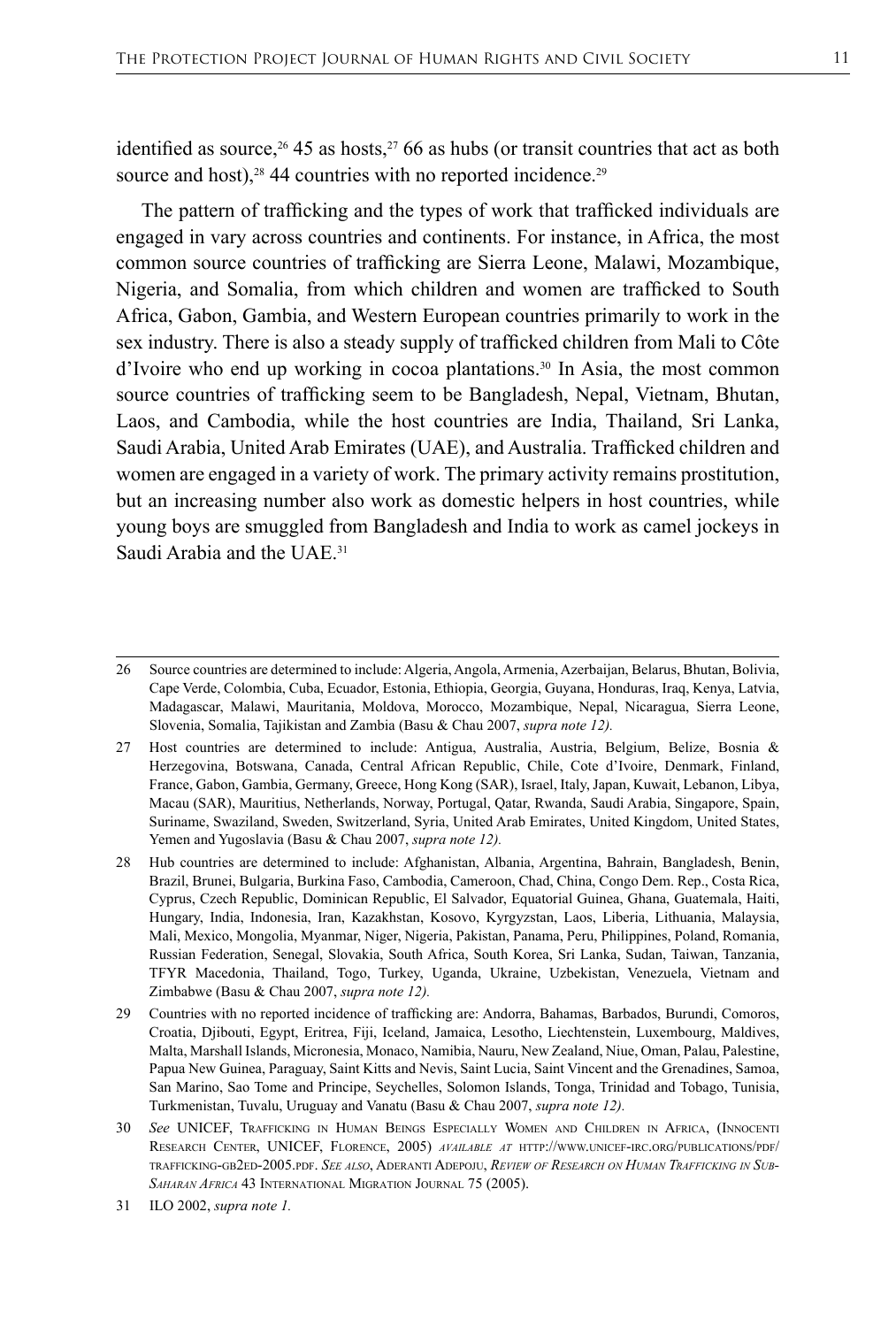In Latin America and the Caribbean, the root of trafficking lies in poverty, political instability and gender attitudes leading to social and income inequalities. Furthermore, there is a lack of anti-trafficking legislation and enforcement of existing laws against pimps and facilitators is non-existent.<sup>32</sup> The source countries of trafficking are Bolivia, Colombia, Dominican Republic, Ecuador, Guatemala, Honduras and Nicaragua, while destination countries are Argentina, Mexico, Belize, Costa Rica and Panama. El Salvador is a hub – a source, transit and destination country for trafficked victims. Typically, source countries in this region are characterized by low GDP per-capita, relatively higher youth illiteracy and lower female primary school enrollment.<sup>33</sup> Similarly, trafficked women and children from the former republics of the Soviet Union (Estonia, Georgia, Ukraine, Uzbekistan, Kazakhstan, and Kyrgyzstan) are usually forced into prostitution in Western European countries (especially Germany, Italy, and Greece).

The determinants of trafficking can be broken up into push (supply-side) and pull (demand-side) factors. Some of the supply-side factors that give rise to trafficking and prostitution are the same that lead to the emergence and persistence of child labor, that is, poverty and lack of educational opportunities. In addition, armed conflict in some African countries such as Sierra Leone and Sudan gives rise to social fragmentation that makes it easier for children to be forcibly removed and trafficked by various factions. On the demand side, the largest demand for child trafficking and prostitution may be linked to the growth in income in both developed and developing countries. For developed countries, two factors are frequently alleged to be in play: (i) the rise of tourism from developed to developing countries and the subsequent rise in the demand for "sex tourism" as developed countries increasingly strengthen laws to protect minors and increase enforcement related to prostitution; and (ii) economic growth in developed countries, low fertility, and the subsequent increase in demand for cheap migrant labor. The latter effect is also evident in some developing countries that have witnessed relative prosperity over the last decade, and where the native population has gradually moved away from low-skilled, low-wage employment sectors. Consequently, legal and illegal migrants are now filling employment in these low-wage sectors. As an example, an increased number of children have migrated and/or have been trafficked into Thailand from Myanmar, Laos, and Cambodia to work in exploitative jobs previously done by Thai children.<sup>34</sup>

<sup>32</sup> *See* Laura Langberg, *A Review of Recent OAS Research on Human Trafficking in the Latin American and Caribbean Region* 43 International Migration Journal 129 (2005) [hereinafter Langberg 2005].

<sup>33</sup> *Id.*

<sup>34</sup> ILO 2002, *supra note 1.*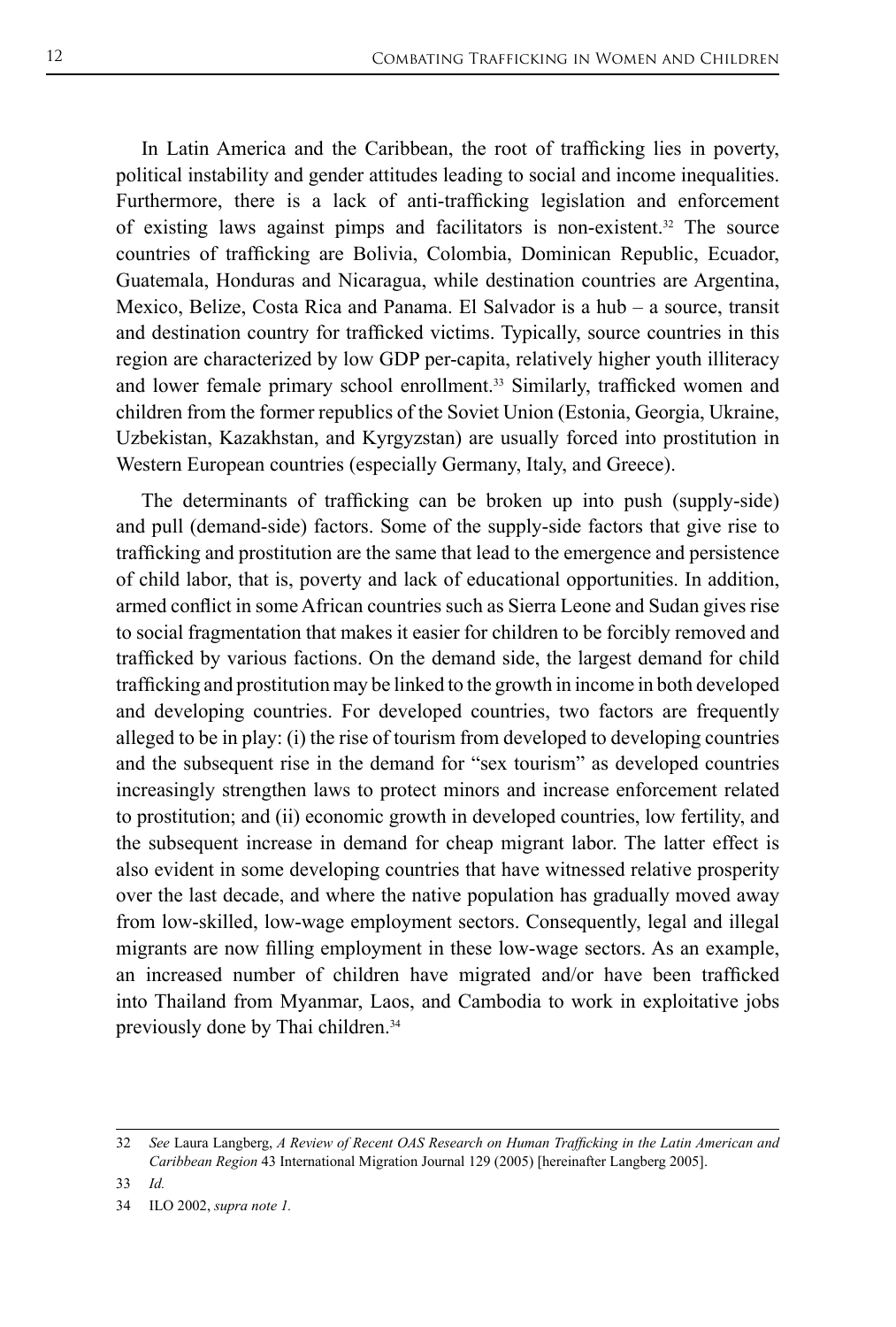Indeed, evidence suggests that there are links between sending and receiving countries of trafficked victims. These links are influenced by a number of factors: (i) traffickers' use of local knowledge about key locations or weaknesses in border and migration control; (ii) presence and tolerance of an extensive sex industry in receiving countries; (iii) historical/colonial links between countries and the existence of a large immigrant population in the receiving country.<sup>35</sup> Recent empirical work by Basu and Chau<sup>36</sup> underscores the differences in labor force composition and demographic characteristics of source, hub (transit), and host countries of trafficking victims. For instance, a typical worker in a source country for international trafficking or a trafficking hub is more likely to be employed in agriculture as compared to a worker in a host country. Source countries also exhibit a higher dependency ratio (ratio of children ages 0-14 to total population of a country). There is likewise a correspondingly higher incidence of child labor in source countries and trafficking hubs, with shares of economically active children (ages 10-14) at 13.7% in source countries and 12.9% in trafficking hubs, as compared to around 3.8% in host countries. Employment of adults, in contrast, exhibits the opposite pattern, with adult unemployment rates for both female and male nearly twice as high in source countries and trafficking hubs, as compared to host countries of trafficking. Meanwhile, dependence on income through workers' remittance from employment or other income sources abroad as a percentage of gross national product is higher in source countries and trafficking hubs (2.6%) as compared to host countries of trafficking (1.6%).

The empirical patterns described above are similar to the factors highlighted by Bales, who used multiple regression analysis to examine patterns of trafficking.<sup>37</sup> Bales found that for source countries the rank order of the factors (in terms of the importance of their effect) that affect the supply side of trafficking was higher government corruption, higher infant mortality rate (indication of population pressure), higher proportion of the population below age 14, lower food production index (an indication of poverty), higher population density and higher prevalence of conflict/social unrest. For host countries the rank order was less conclusive – more permeable borders (proxied by corruption), higher population over the age of 60, higher food production, higher energy consumption and lower infant mortality (the last three are indicators of the economic well-being of a host country). In addition, Ruggiero identifies sectors within host countries that most profit from trafficking to be the service sectors (restaurants, factories and farms), legitimate

<sup>35</sup> *See generally,* Liz Kelly & Linda Regan, *Stopping Traffic: Exploring the Extent of, and Responses to, Trafficking in Women for Sexual Exploitation in the UK*, (UK Home Office, Policing and Reducing Crime Unit, Research, Development and Statistics Directorate, London 2000) *available at* http://www.homeoffice. gov.uk/rds/prgpdfs/fprs125.pdf.

<sup>36</sup> Basu & Chau 2007, *supra note 12.*

<sup>37</sup> Kevin Bales "What Predicts Global Trafficking?" paper presented at the International Conference on New Frontiers of Crime: Trafficking in Human Beings and New Forms of Slavery, Verona, 22-23 October 1999.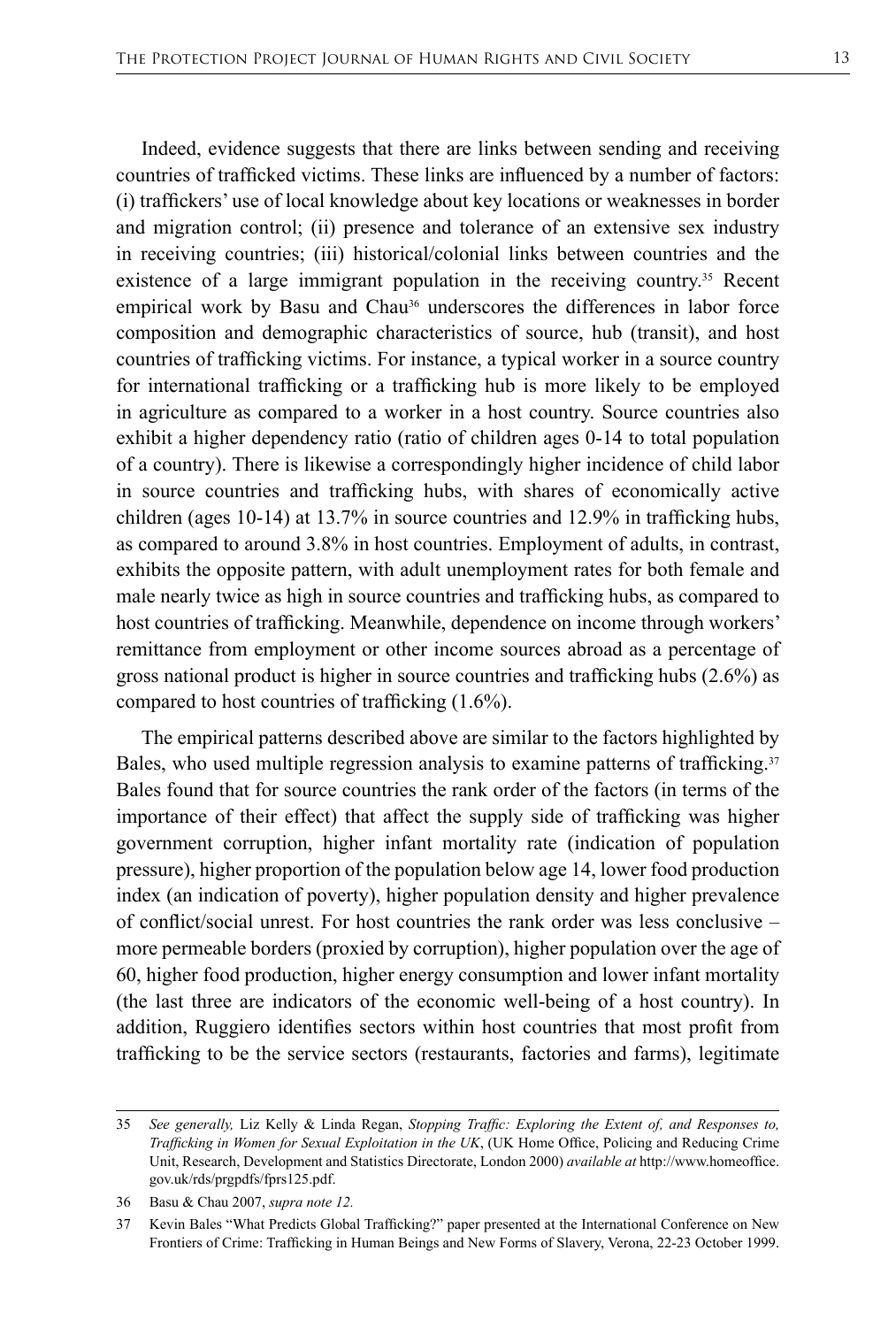domestic service industries (households that employ maids), building, construction and textile industries, and the illegal sex industry.<sup>38</sup>

An interesting result pertains to how global links for source countries impact the push and pull factors of the trafficking market. Basu and Chau find that the average host country's dependence on trade (measured by the trade share of GDP) is in fact quite similar to that of the average source country's dependence on trade.39 Of particular interest is the notion that trafficking of women and children is correlated with tourism. However, Basu and Chau observe no statistically significant difference between international tourism expenditure, either as a fraction of total exports or gross national product, between source and host countries of trafficking.40 More precisely, the notion that countries such as Thailand which rely heavily on tourist revenues (and which might include revenues from alleged sex tourism) are also host countries of trafficked women and children for prostitution related activities is rejected by empirical tests. Indeed, international tourism receipts (whether as a fraction of export revenues or of gross national product) are on average smaller in countries that host trafficked victims in our sample.

#### **II. Conventions, Legislation and Enforcement**

The pattern of trafficking explored in the last section puts international trafficking squarely in the context of the economic push and pull factors enumerated above. However, focusing on economic factors alone does not allow one to distinguish the legislative forces at play in the host and source countries that govern the incentives of traffickers. We start with an overview of some of the related existing international and national legislation to combat trafficking and forced labor and then look at the distribution of host and source countries in terms of their ratification of international laws, specific legislation surrounding prostitution and related activities in these countries and finally, law enforcement variables in host and source countries of trafficking.

In addition to ILO Conventions No. 29 and No. 105 and the U.N. Palermo Protocol, a number of countries have ratified and adopted a range of international laws, particularly ILO Convention 138 concerning the Minimum Age for Admission to Employment  $(1973)$ ,<sup>41</sup> and the ILO Convention 182 on the Elimination of the

<sup>38</sup> V. Ruggiero, *Criminals and Service Providers: Cross-National Dirty Economies*, 28 Crime, Law and Social Change 27 (1997).

<sup>39</sup> Basu & Chau 2007, *supra note 12.*

<sup>40</sup> *Id.*

<sup>41</sup> ILO, 58th Sess., Convention (No. 138) Concerning Minimum Age for Admission to Employment, *opened for signature June 26, 1973 (entered into force June 19, 1976).*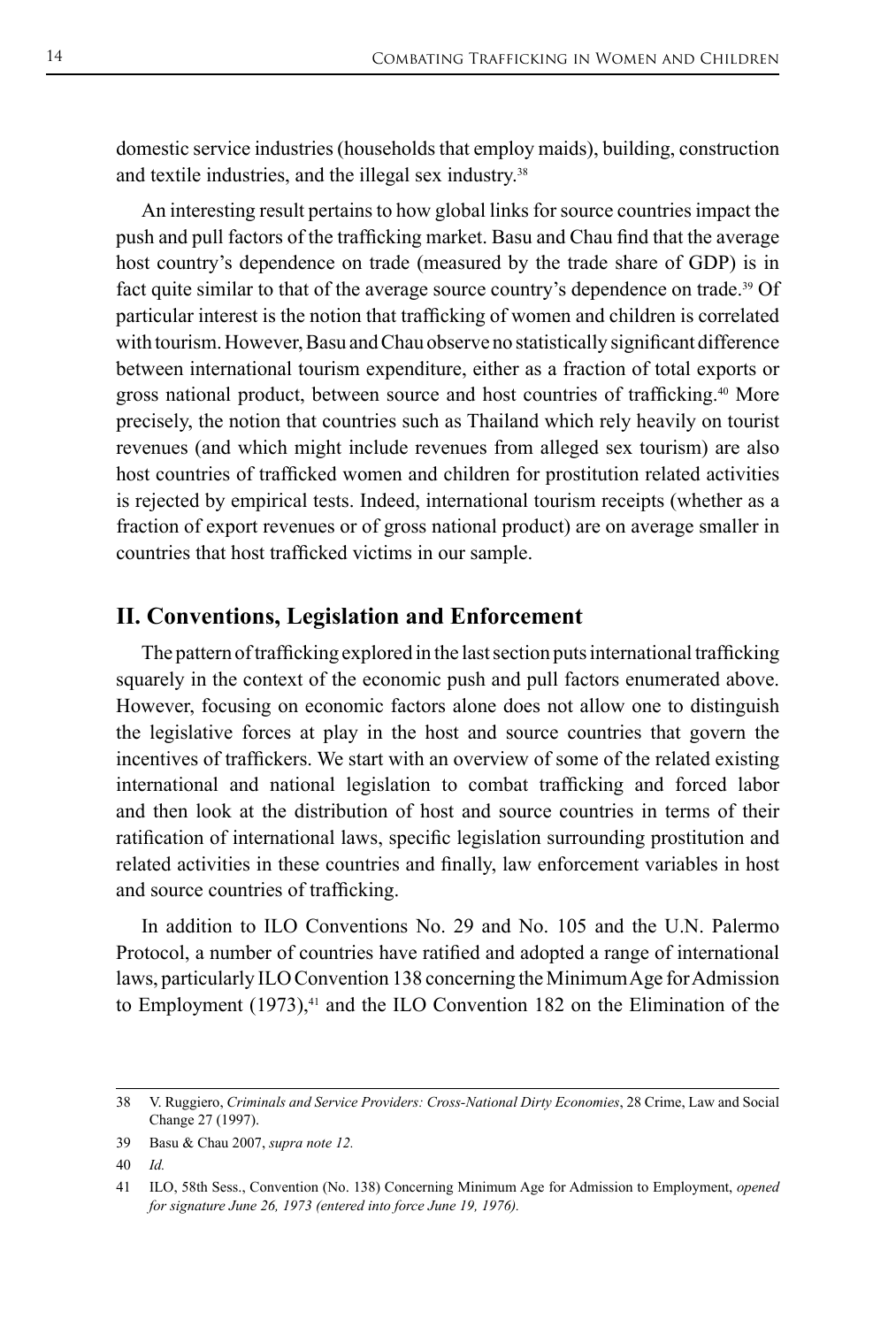Worst Forms of Child Labour  $(1999)$ .<sup>42</sup> In addition to these ILO conventions, the United Nations specifically targets trafficking through its International Agreement for the Suppression of White Slave Traffic  $(1904)^{43}$  and the United Nations Supplementary Convention on the Abolition of Slavery (1956) and upholds children's rights through the U.N. Convention on the Rights of the Child (1989).<sup>44</sup> While laws regarding minimum age and the rights of the child do not directly fall under the purview of anti-trafficking laws, anti-child labor legislation (or the lack thereof) can be expected to have a significant impact on child trafficking since two key demographic variables—a high dependency ratio and a high incidence of child labor—are synonymous with the source countries of trafficking. However, unlike minimum age legislation, the ILO Convention on the Worst Forms of Child Labour (No. 182) calls for the immediate suppression of extreme forms of child labor including: (a) all forms of slavery or practices similar to slavery, sale, trafficking of children, forced or compulsory labor including debt bondage and serfdom; (b) the use, engagement or offering of a child for the purposes of prostitution, production of pornography or pornographic performances, production of or trafficking in drugs or other illegal activities; and (c) the use or engagement of children in any type of work, which by its nature or the circumstances in which it is carried out, is likely to jeopardize their health, safety, or morals.<sup>45</sup>

While legislation surrounding child labor might play an important role for source countries of trafficking, national legislation, particularly laws that grant amnesty to trafficked victims in host countries of trafficking, may play an important role in tilting the incentive of traffickers to target these countries as potential destinations. In order to understand the role amnesty plays in the selection of a country as a destination, we take a look first at the prevailing anti-trafficking laws in the United States and the European Union. The most significant national legislation on antitrafficking in the U.S., the Trafficking Victims Protection Act of 2000 (TVPA),<sup>46</sup> defines severe forms of trafficking in persons as:

46 Trafficking Victims Protection Act, Pub. L. No. 106–386, 114 Stat. 1464 (2000) [hereinafter TVPA 2000].

<sup>42</sup> ILO, 87th Sess., Convention (No. 182) Concerning the Prohibition and Immediate Action for the Elimination of the Worst Forms of Child Labor, *opened for signature June 17, 1999 (entered into force Nov. 19, 2000) [hereinafter ILO Convention No. 182].*

<sup>43</sup> International Agreement for the Suppression of the "White Slave Traffic," Paris, May 18, 1904, League of Nations. *See also, Dennis 2000 supra note 2 for a comprehensive treatment of U.N. and other international legislation regarding child labor.*

<sup>44</sup> United Nations Convention on the Rights of the Child, U.N. Doc. A/Res/44/25, *opened for signature Nov. 20, 1989 (entered into force Sept. 2, 1990).*

<sup>45</sup> ILO Convention No. 182 *supra* note 42, at article 3. *See also,* Janelle Diller & David M. Levy, *Child Labor, Trade and Investment: Toward a Harmonization of International Law*, 91 American Journal of International Law 663 for an excellent survey of international conventions and laws governing child labor.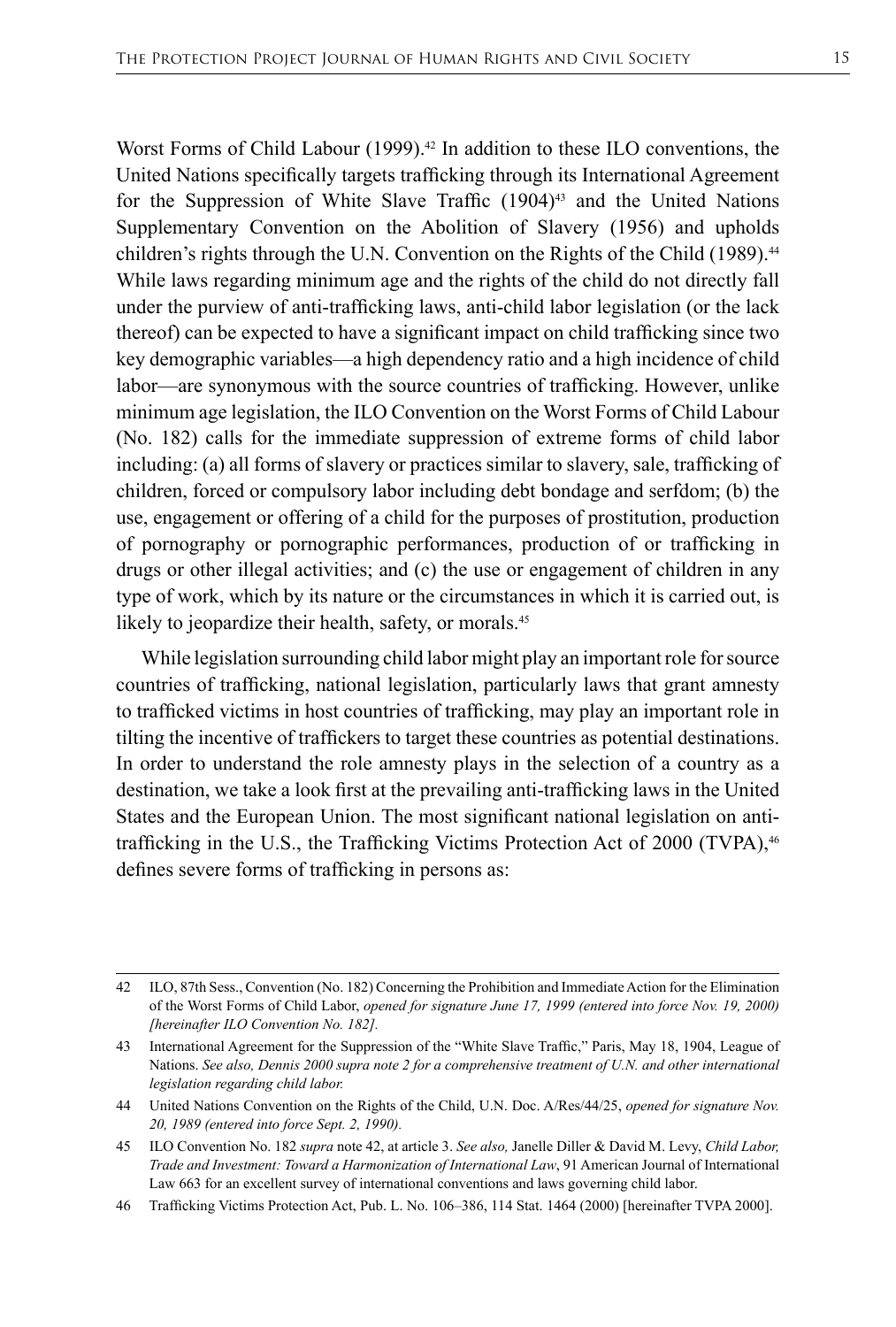(a) sex trafficking in which a commercial sex act is induced by force, fraud, and coercion, or in which the person induced to perform such act has not attained 18 years of age; or

(b) the recruitment, harboring, transportation, provision or obtaining of a person for labor or services, through the use of force, fraud, or coercion for the purpose of subjection to involuntary servitude, peonage, debt bondage, or slavery.<sup>47</sup>

Further, in the U.S., while persons smuggled into the country are usually deported, trafficked victims are accorded protection.48 During the period 2000- 2003 over 400 adult victims received certification for benefits eligibility<sup>49</sup> including medical care, food stamps, housing and cash assistance, and immigration relief.<sup>50</sup>

A number of initiatives have also been undertaken by European Union countries to combat trafficking in humans. The Council of Europe's Convention on Action against Trafficking in Human Beings of 200551 is the most recent initiative at the regional level. Article 14 of the Convention allows for a residence permit for trafficked victims and states that,

Each Party shall issue a renewable residence permit to victims, in one or other of the two following situations or in both: (a) the competent authority considers that their stay is necessary owing to their personal situation; (b) the competent authority considers that their stay is necessary for the purpose of their co-operation with the competent authorities in investigation or criminal proceedings.

The first countries to ratify the Convention were Albania, Austria, Bulgaria, Croatia, Cyprus, Denmark, Georgia, Moldova, Romania and Slovakia. It has since been ratified by a further 14 countries as of May 2009.<sup>52</sup> The Convention has also

<sup>47</sup> Id. §103 (8). The TVPA has been reauthorized three times, in 2003, 2005 and 2008.

<sup>48</sup> Langberg 2005, *supra note 32.*

<sup>49</sup> *See,* Elzbieta M. Gozdziak & Elizabeth A. Collett, Research on Human Trafficking in North America: A Review of the Literature, 43 (1-2) International Migration Journal 99 (2005) [hereinafter Gozdziak & Collett 2005]. Child victims do not require certification to receive benefits, TVPA 2000 §107.

<sup>50</sup> *Id.* Furthermore, the United States Department of State in 2004 reviewed efforts made by 140 governments to combat trafficking with increased funding for anti-trafficking programs. In addition, 2003 data suggests that the United States supported 190 anti-trafficking programs in 92 countries with US \$72 million, an increase from 118 programs in 55 countries in 2001.

<sup>51</sup> Council of Europe Convention on Action against Trafficking in Human Beings, CoE Treaty Series - No. 197, (2005).

<sup>52</sup> Countries that ratified in 2008 and 2009 include: Armenia, Belgium, Bosnia and Herzegovina, France, Latvia, Luxembourg, Malta, Montenegro, Norway, Poland, Portugal, Serbia, Spain and the United Kingdom [*As of May 15, 2009].*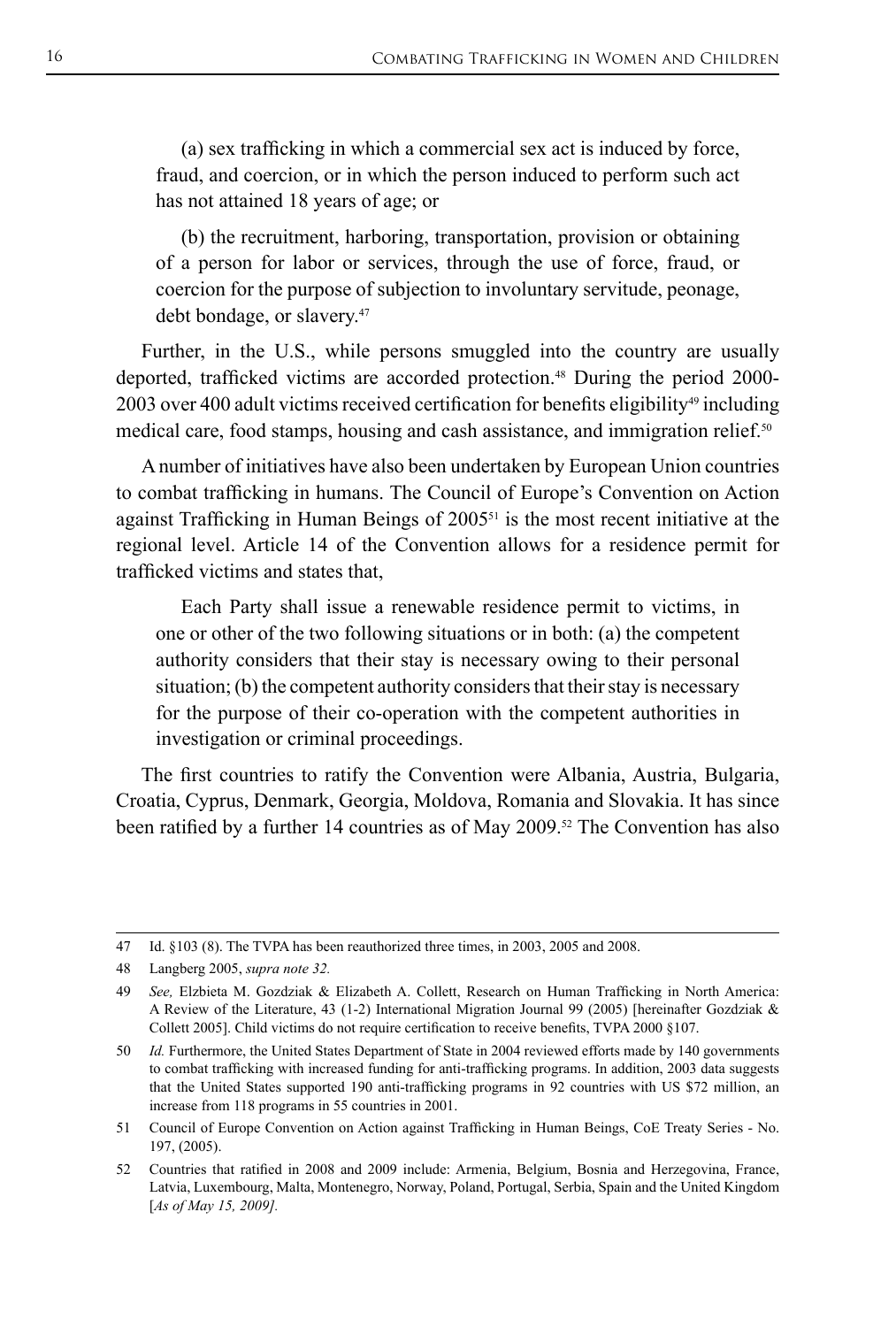been signed, but not yet ratified by 17 other member States<sup>53</sup> and six member States have not yet signed the Convention.<sup>54</sup>

The Convention on Action against Trafficking in Human Beings of 2005 aside, individual countries within the EU have their own anti-trafficking and smuggling laws. One particular law entails the granting of amnesty to trafficking victims such as in Germany, Italy and the Netherlands. Variations in the coding of the law aside, the salient features of amnesty involve: (i) trafficked persons are given access to necessary medical assistance; (ii) a minimum recovery and reflection period of at least three months is offered to all trafficked persons, and the person's presence in the country is regularized and recognized during this time; (iii) minimum six months-renewable and permanent residence permits are issued to trafficked persons on the basis of the needs and risks of their personal situation and/or to ensure their presence during proceedings (against the traffickers and/or for compensation), and family reunification is available; and (iv) trafficked persons are not detained, charged, or prosecuted for illegal entry or residence and activities which are a direct consequence of their situation as trafficked persons.<sup>55</sup>

Turning to the adoption of legislation related to trafficking, Basu and Chau<sup>56</sup> looked at the distribution of anti-trafficking conventions and legislation across source, host and hub countries of trafficking. Amongst international conventions, Table 1 reports the pattern of ratification of the ILO conventions on the Abolition of Forced Labour 105 and the Worst Forms of Child Labour 182, along with three other United Nations Protocols: (i) the Optional Protocol to the Convention on the Rights of the Child (OPSC) which calls for an end to the sale of children for the purposes of prostitution and pornography, (ii) the Protocol to Prevent, Suppress and Punish Trafficking in Persons (PPSPT), and (iii) the Migrant Workers' Convention (MWC) that calls for the protection of the rights of migrant workers and members of their families. The patterns of the ratification of these conventions differ widely (Table 1).<sup>57</sup> These patterns range from almost universal commitment to abolish forced labor, to the relative popularity amongst host countries of trafficking to the

<sup>53</sup> Countries that have signed but not ratified include: Andorra, Finland, Germany, Greece, Hungary, Iceland, Ireland, Italy, Lithuania, Netherlands, San Marino, Slovenia, Sweden, Switzerland, the former Yugoslav Republic of Macedonia, Turkey and the Ukraine [*As of May 15, 2009].*

<sup>54</sup> Member states that have not yet signed include: Azerbaijan, Czech Republic, Estonia, Liechtenstein, Monaco, and the Russian Federation [*As of May 15, 2009].*

<sup>55</sup> As a concrete example, Italy's Law 228/2003 – "Measures against Trafficking in Persons" drafted by the Ministry of Equal Opportunities grants residency status for the victims of trafficking by granting a special visa to victims of exploitation for reasons of prostitution and other crimes related to prostitution. *See*  Marina Elefante, *Slave Women: The Italian Legal Response to the International Trafficking in Women*, 1 The Protection Project Journal of Human Rights and Civil Society 1 (2007) at 1.

<sup>56</sup> Basu & Chau 2007, *supra note 12.*

<sup>57</sup> These legislative and law enforcement variables are taken from TPP Trafficking Report 2002, *supra* note 22; the latest available years of the United Nations Interregional Crime and Justice Research Institute, *International Crime Victim Survey, (2004) available at http://www.unicri.it/icvs/; and the United Nations The Seventh United Nations Survey of Crime Trends and Operations of Criminal Justice Systems* (Crime Prevention and Criminal Justice Division, United Nations Office 2004).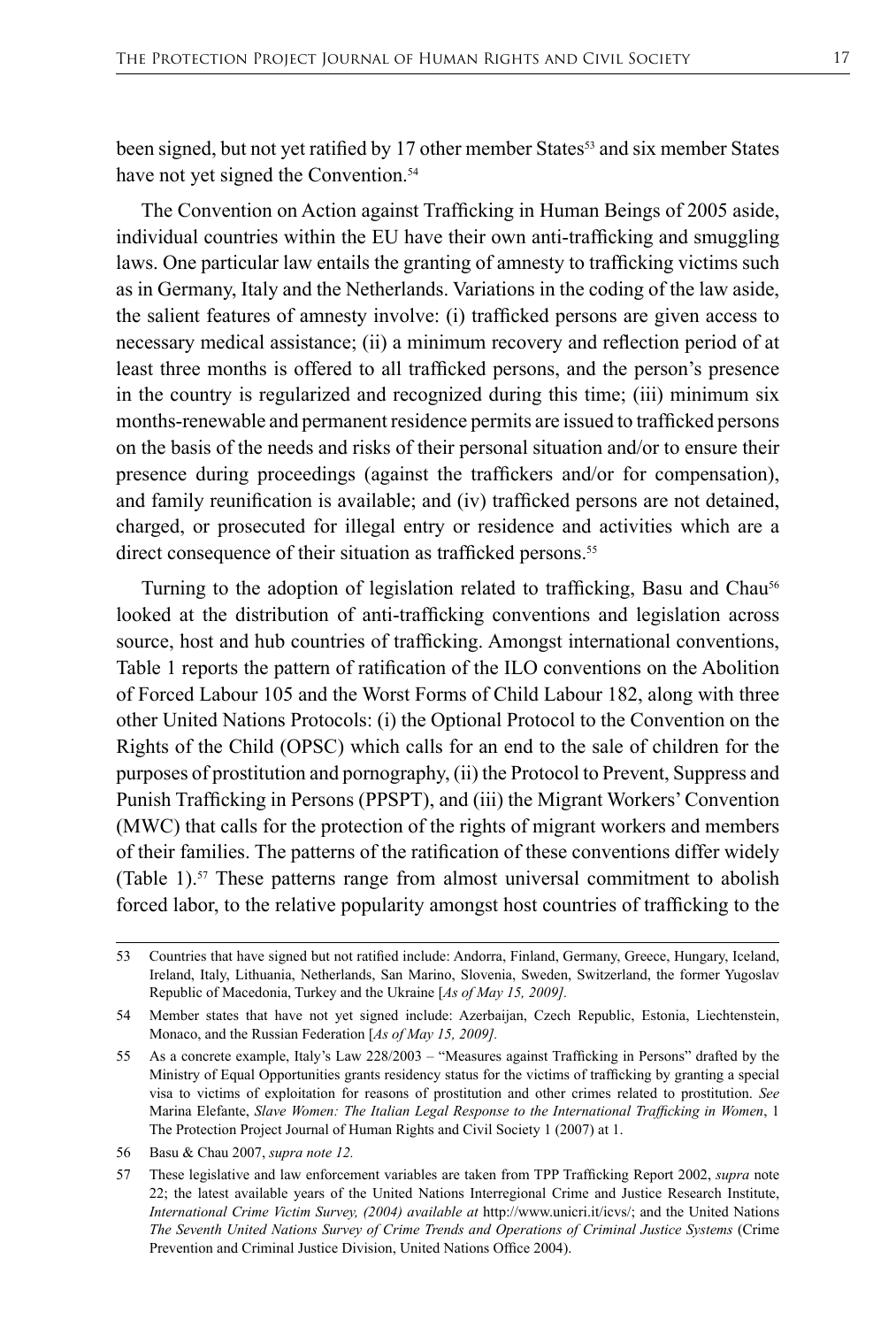commitment to eliminate the worst forms of child labor (which includes the sale of children and international trafficking). By contrast, ratification of the Migrant Workers' Convention is more prevalent among source countries of international trafficking.

In terms of national statutes with specific reference to trafficking and prostitution, a high percentage of host countries have enacted laws to protect the rights of trafficking victims. Around 22% of host countries grant legal status to trafficking victims, whereas no source countries do so. With respect to legal restrictions on prostitution and other related activities, laws banning prostitution are most common amongst trafficking hubs, followed by host and source countries. Meanwhile, laws banning activities surrounding and promoting prostitution, such as pimping, pandering, and brothels, are more common in host countries. With the exception of the Migrant Workers' Convention, which covers voluntary migrants as well, these observations would seem to indicate that a larger average share of host countries enact legislation answering to the international call to end trafficking and to protect trafficking victims.<sup>58</sup>

| <b>Ratification of International Conventions</b> | <b>Host</b> | Hub   | <b>Source</b> | All   |
|--------------------------------------------------|-------------|-------|---------------|-------|
| <b>ILO Convention 105</b>                        | 88.1%       | 82.5% | 89.7%         | 84.3% |
| <b>ILO Convention 182</b>                        | 61.9%       | 54.0% | 37.9%         | 53.0% |
| <b>PPSPT</b>                                     | 47.6%       | 50.8% | 37.9%         | 47.0% |
| <b>OPSC</b>                                      | 50.0%       | 33.3% | 34.5%         | 39.8% |
| <b>MWC</b>                                       | 4.8%        | 14.3% | 20.7%         | 13.3% |
| <b>National Legislations</b>                     | Host        | Hub   | <b>Source</b> | All   |
| <b>Grant Legal Status to Trafficked Victims</b>  | 22.2%       | 6.2%  | 0.0%          | 7.6%  |
| <b>Prohibit Prostitution</b>                     | 35.6%       | 41.5% | 34.4%         | 38.3% |
| <b>Prohibit Pimping</b>                          | 86.7%       | 75.4% | 75.0%         | 79.2% |
| <b>Prohibit Brothels</b>                         | 55.6%       | 41.5% | 50.0%         | 47.0% |

*Table 1: International and National Legislation*

Source: Basu & Chau (2007)<sup>59</sup>

59 *Supra note 12.*

<sup>58</sup> It is important to note that why and when countries adopt international conventions is an area of inquiry that is still in its infancy. Chau & Kanbur, show, with specific reference to the four core labor standards of the ILO, that the ratification pattern is highly convention-specific. What is important in our context is that whereas countries with higher income per capita (the host countries) appear to be more likely to participate in international conventions and domestic legislation protective of victims' rights, the same is not true for many other core labor standard conventions. In fact, the stage of development of an economy is not always a good predictor of ratification. *See,* Nancy H. Chau & Ravi Kanbur, *The Adoption of International Labor Standards: Who, When and Why*, Brookings Trade Forum 2001*,* (Brookings Institution, Washington, DC, 2002) *available at* http://muse.jhu.edu/journals/brookings\_trade\_forum/v2001/2001.1chau.pdf.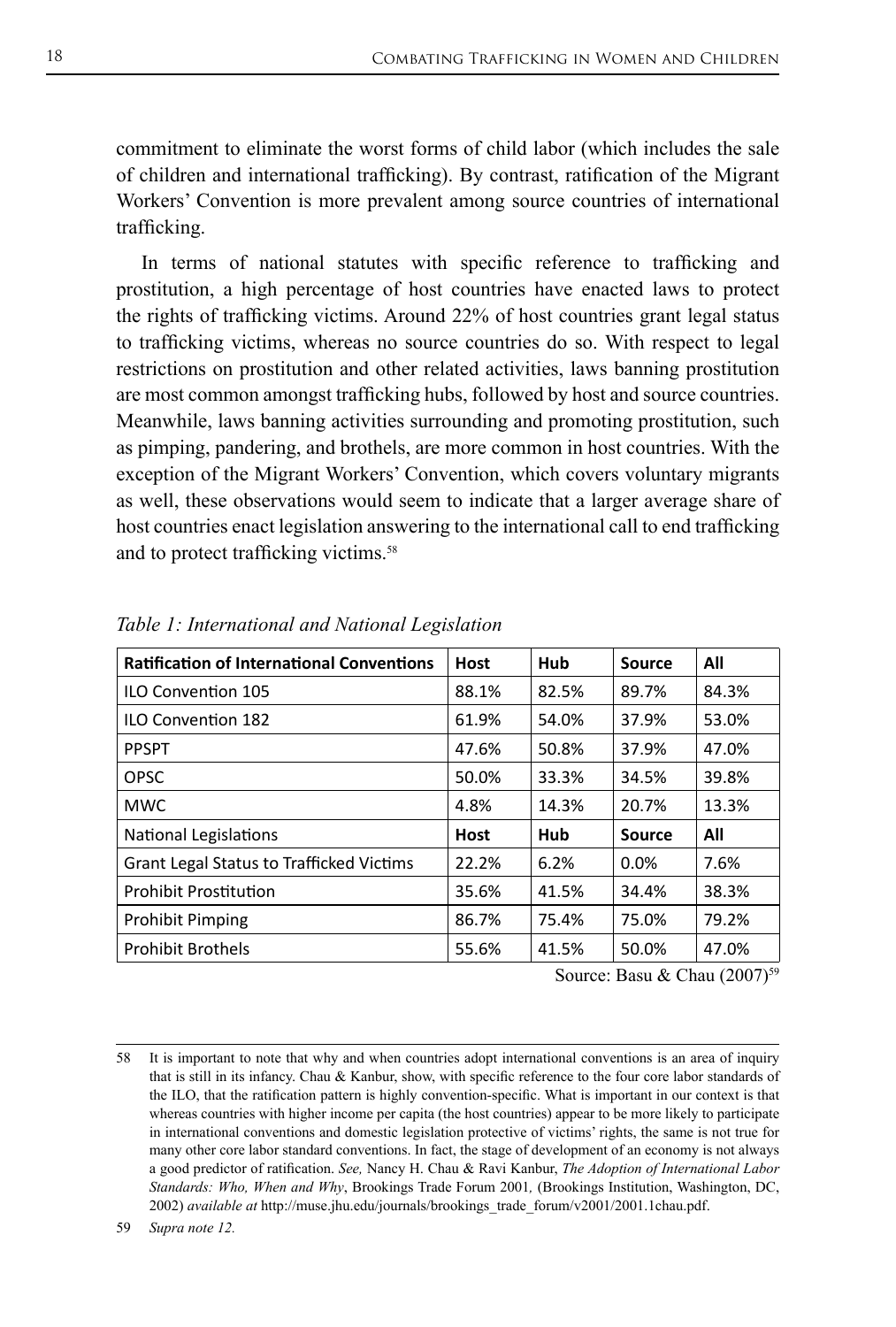In addition to the enactment of national laws and the ratification of international conventions, one might argue that of even more importance is the extent to which these laws are enforced. To this end, Table 2 summarizes data taken from the U.N. Survey of Crime Trends (Seventh Survey) for the year 2000.<sup>60</sup> The capacity of police enforcement is expressed in two ways. The variable *police* denote the number of police personnel per 100 thousand persons. The variable *convicted persons per crime* provide the number of convicted persons per reported crime in a country. The police variable captures the physical capacity of the police force, while the convicted persons per crime variable is concerned with the efficiency of the police force. These two variables give two very different pictures of the capability of policy enforcement. In particular, host countries have, on average, a higher police force per capita than do source countries and trafficking hubs. Nevertheless, the number of convicted persons per recorded crime is also the lowest in host countries.

These conflicting observations may have to do with the under-reporting of crimes by victims in source countries. There are at least three reasons why underreporting in source countries is of interest in the context of trafficking. First, for traffickers operating in potential source countries, under-reporting is of course advantageous, since the likelihood of getting caught is accordingly lower. Second, under-reporting may also be a signal of the public's distrust of the police force, due for instance to corruption among public officials. Third, the lower conviction rate in host countries could be due to the fact that in host (developed) countries, the burden of proof required to convict someone may be much higher than in source (poorer) countries. All of these factors concern the degree of access to effective law enforcement, and separate the (economic) push and pull factors of international migration, as distinct from the criminal activities associated with international trafficking. As a partial remedy to this issue of access, the "rule of law" governance indicator from Kaufmann, Kraay, and Zoido-Lobaton is also used.<sup>61</sup> The "rule of law" indicator is a composite index of (i) voice (e.g., freedom of press and the freedom to associate) and accountability; (ii) political stability/lack of violence; (iii) government effectiveness; (iv) regulatory framework; (v) rule of law; and (vi) control of corruption. The index ranges from  $-3$  (worst) to  $+3$  (best). As Table 2 shows, source and hub countries of trafficking on average have a lower rule of law indicator as compared to host countries.

<sup>60</sup> *Supra note 57.*

<sup>61</sup> *See,* Daniel Kaufmann, Aart Kraay & Pablo Zoido-Lobaton, *Aggregating Governance Indicators* (World Bank Policy Research Department Working Paper no. 2195, 1999); and, Daniel Kaufmann, Aart Kraay & Pablo Zoido-Lobaton *Governance Matters* (World Bank Policy Research Department Working Paper no. 2196, 1999).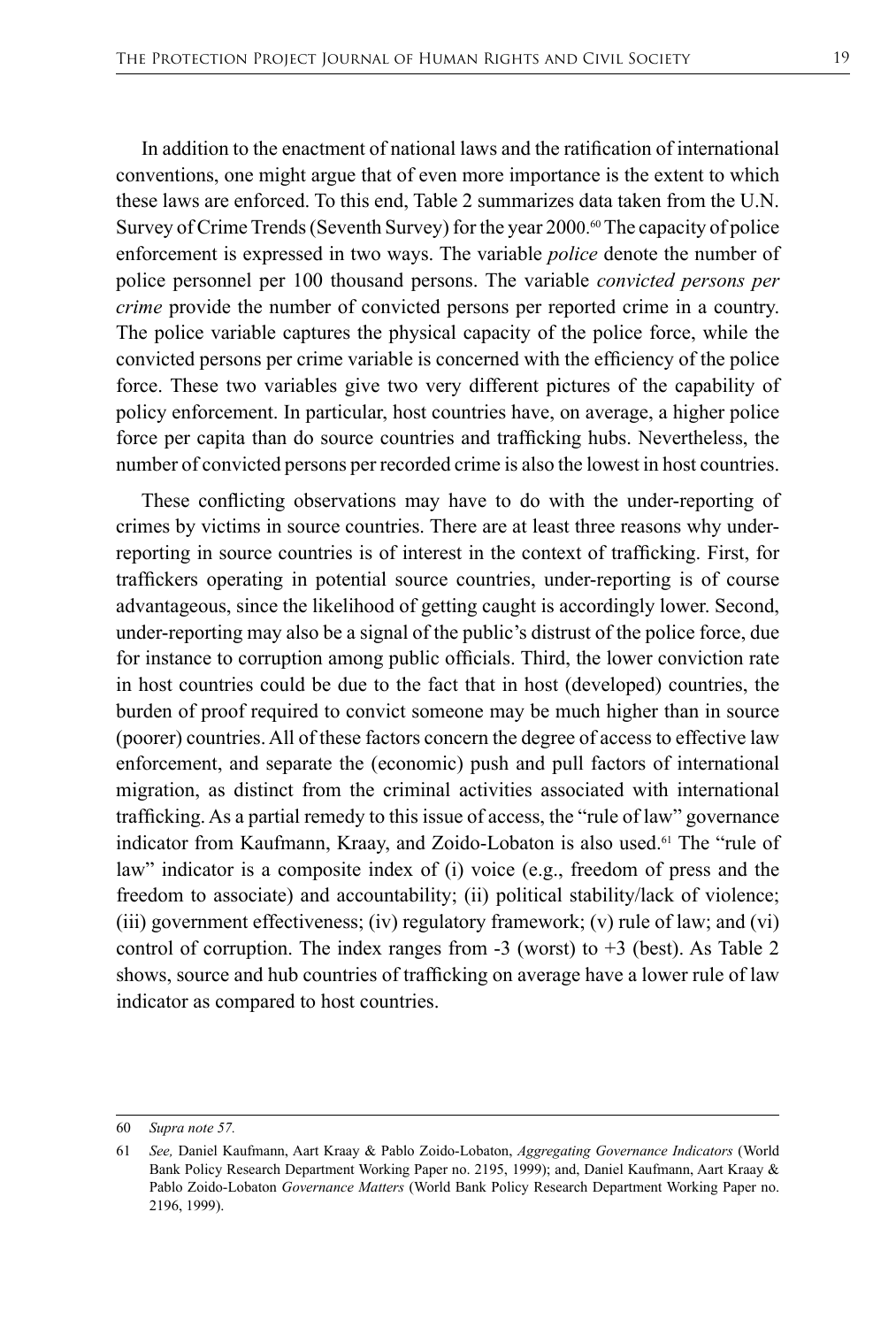|                                      | <b>Host</b> | Hub     | <b>Source</b> | All     |
|--------------------------------------|-------------|---------|---------------|---------|
| Police Personnel (per 100K)          | 289.65      | 288.78  | 272.04        | 286.38  |
| Total Recorded Crimes (per 100K)     | 4918.92     | 1825.94 | 1387.27       | 2991.97 |
| Total Convicted Persons (per 100K)   | 809.62      | 735.15  | 337.01        | 692.38  |
| Convicted Persons per Recorded Crime | 0.17        | 0.30    | 0.41          | 0.27    |
| Rule of Law                          | 0.73        | $-0.30$ | $-0.52$       | 0.01    |

|  | Table 2: Crime and Law Enforcement |
|--|------------------------------------|
|  |                                    |

Source: Basu & Chau (2007)<sup>62</sup>

## **III. Intervention in Illegal Markets and Perverse Incentives**

Trafficking is a complex operation that involves a number of players in source, transit and host countries. Sometimes, an organized network with each unit within the network specializing in a particular activity includes investors, recruiters, transporters, corrupt public officials or protectors, informers, guides and crew members, enforcers, debt-collectors, money launderers, supporting personnel and specialists.<sup>63</sup> An indirect measure of how potential victims in search of higher paying jobs are lured into foreign countries lies in the fact that traffickers and victims are often from the same country of origin. For instance, Salt reports that statistics from the Netherlands between 1994-1996 show that 23.1% of those apprehended for trafficking came from Eastern European countries with one-third from Poland and one-half from the former Soviet Union.<sup>64</sup>

These percentages also coincide with the percentages of trafficked migrants from these countries. Overall, 30-40% of traffickers originated from the Netherlands itself. In Germany, the equivalent proportion was 40% while in Poland, in 1995, 72% of traffickers were Polish by birth, a number that increased to 79% in 1997. In Hungary, before 1995 only 12% of traffickers were Hungarian but by 1997-98 this number had increased to over 66%.<sup>65</sup> Amongst other factors, such a high correlation suggests that recruitment of victims and identification of potential host countries are best carried out by recruiters that have knowledge about the victims and the legislation in the host countries that

<sup>62</sup> Supra note 12.

<sup>63</sup> See generally, A. Schloenhardt, Organized Crime and the Business of Migrant Trafficking: An Economic Analysis, 32 Crime, Law and Social Change 203 (1999).

<sup>64</sup> Salt 2005, supra note 15.

<sup>65</sup> See, Gerben J. N. Briunsma, & Guus Meershoek, Organized Crime and Trafficking in Women from Eastern Europe in the Netherlands, in Illegal Immigration And Commercial Sex: The New Slave Trade 105, (Phil Williams ed. 1999); and Nathalie Siron & Piet van Baeveghem, Trafficking in Migrants through Poland: Multidisciplinary Research into the Phenomenon of Transit Migration in the Candidate Member States of the EU, with a View to the Combat of Traffic in Persons, (University of Ghent & European Commission STOP, 1999). An interesting observation gleaned from the various studies relates to the average age for traffickers. The average age of apprehended traffickers in the Netherlands was 34 while in Poland the sex trade was mostly undertaken by men in the 20-25 age group.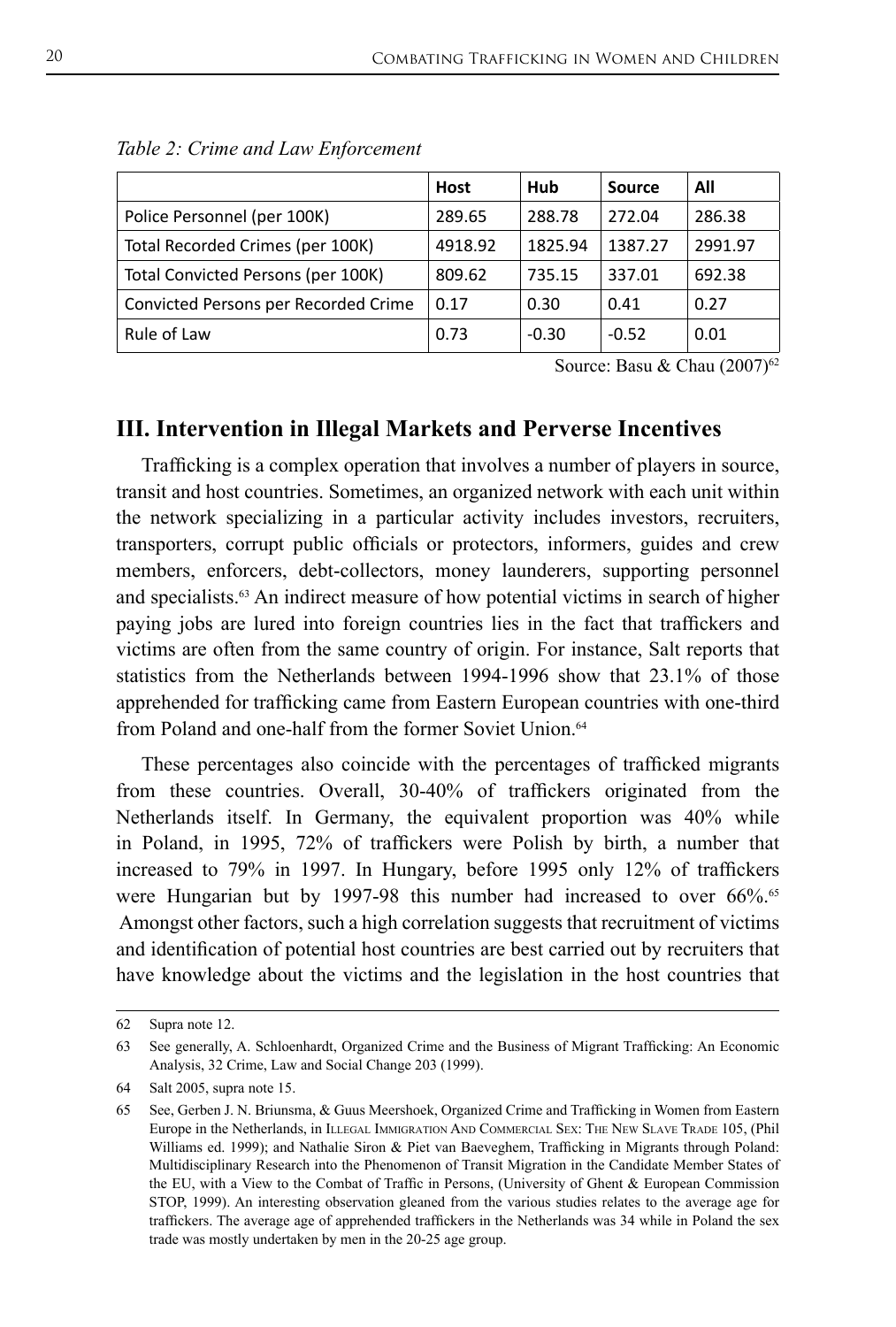enables these traffickers to persuade victims to illegally migrate in search of either jobs or permanent residency in foreign countries.

Against this backdrop, the lack of effective legislation to punish traffickers and lack of cooperation internally and internationally (coordination and harmonization of national policies and laws, bilateral and multilateral agreements on protection of victims and punishment for traffickers) are two important reasons why trafficking for the purpose of commercial sexual exploitation continues to persist.<sup>66</sup> Indeed, can amnesty to trafficked victims – viewed also as a protection of human rights for victims in the host countries of trafficking potentially exacerbate rather than ameliorate the problem? Case studies and casual evidence suggest increased trafficking into countries that grant amnesty. For instance, in the mid- to late 1990s, an estimated 175,000 women were trafficked out of Russia and the Eastern European countries – 70% of them into Western Europe, especially Germany, Italy, France, Switzerland, the Netherlands, Greece, Austria and England, while  $3\%$  or 5,000 women were trafficked into the United States and Canada.<sup>67</sup> Similarly, estimates by the U.S. Department of State after the introduction of the TVPA in 2000, which grants asylum to trafficking victims, show the number of trafficking victims entering the United States in 2004 at 14,000–17,500.<sup>68</sup>

In a study of asylum policies, trafficking and vulnerability, Koser's case study of Iranian asylum seekers in the Netherlands over the period 1994-1996 identifies three issues that point to the nexus between countries with legislation that grant asylum and the subsequent rise of illegal immigration.<sup>69</sup> First, empirical evidence supported the view that increasing proportions of asylum seekers were being forced to turn to traffickers in order to negotiate restrictive asylum policies. Second, trafficking tends to expose asylum seekers to new forms of vulnerability such as harassment by law enforcement officials. Koser notes that although a variety of generally restrictive policies in the early 1990s led to a decline in asylum seekers in the Netherlands, the numbers had rebounded by 1999. While 30% of asylum seekers had hired smugglers in 1996, the number had risen to 60-70% by 2000.<sup>70</sup>

Third, trafficking has taken the form of a transnational business, which actively recruits clients and transports them illegally via transit countries, with false documentation, and with asylum seekers frequently exploited by traffickers

<sup>66</sup> Alexis B. Aronowitz, Smuggling and Trafficking in Human Beings: The Phenomenon, The Markets that Drive it and the Organizations that Promote it, 9 European Journal on Criminal Policy and Research, 163 (2001) [hereinafter Aronowitz 2001].

<sup>67</sup> Francis T. Miko & Grace Park (Jea-Hyun), Trafficking In Women and Children: The U.S. and International Response, (Report for Congress, Congressional Research Service, The Library of Congress 2002)

<sup>68</sup> Gozdziak & Collett 2005, supra note 49.

<sup>69</sup> Khalid Koser, Asylum Policies, Trafficking and Vulnerability, International Migration Journal, Special Issue 1, 91 (2000).

<sup>70</sup> Aronowitz 2001, supra note 66.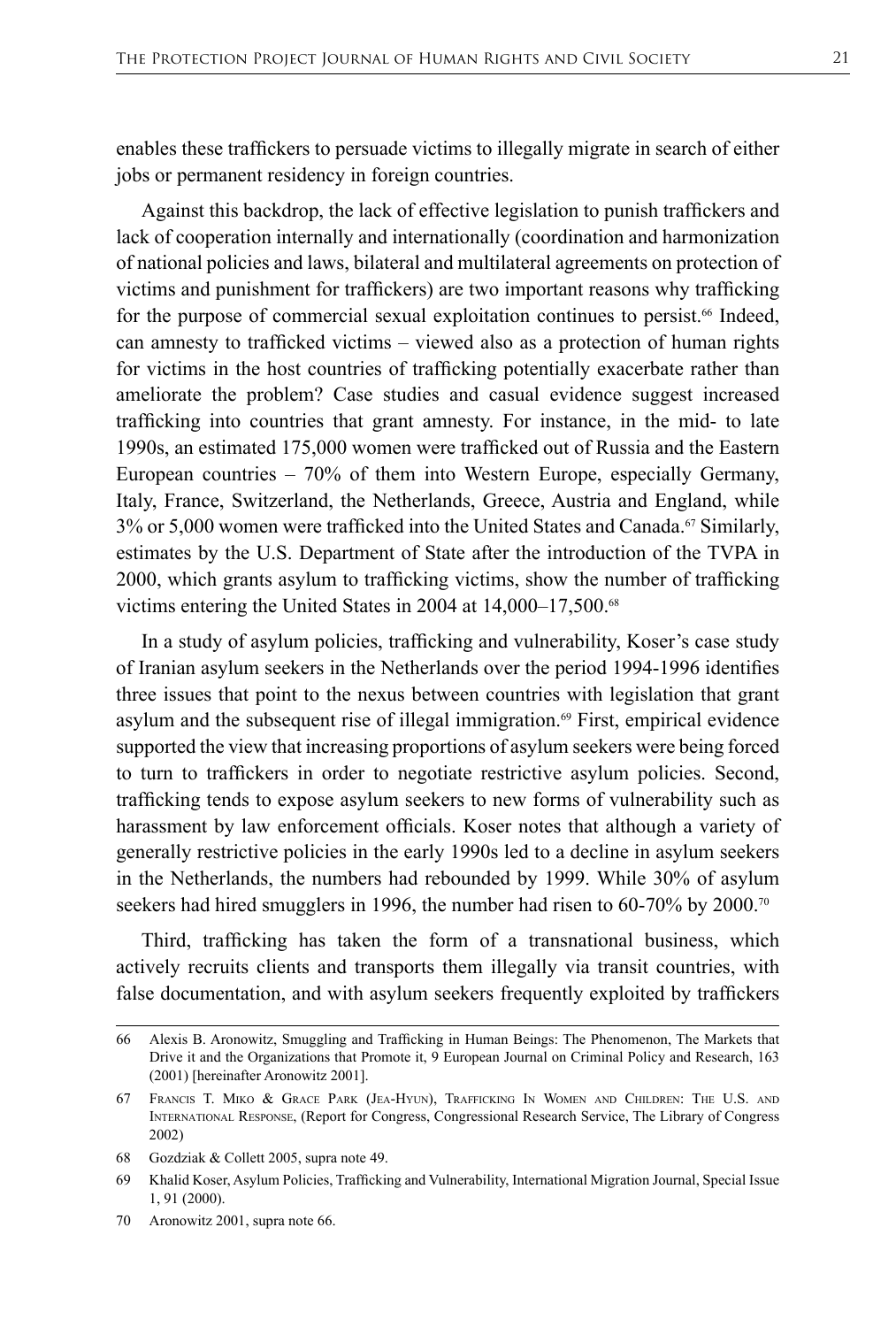to find themselves in conditions of debt bondage or working involuntarily in the sex industry.

Other than the case studies alluded to above, the exact impact of legislation granting amnesty on the incidence of trafficking (empirically or theoretically) is still an open question. However, a closer look at the related literature on illicit migration offers some clues as to how legislation to control different types of migration may have had unintended consequences. First, consider the case of smuggling in humans across international borders. According to Aronowitz, there are four elements that differentiate smuggling from trafficking: (i) smuggled persons always travel voluntarily while trafficked persons can either begin their trip voluntarily or may have been coerced or kidnapped; (ii) trafficked persons are used and exploited over a long period of time; (iii) an interdependency occurs between the trafficked person and the organized crime groups; and, (iv) trafficked persons are subsequently recruited for criminal purposes.<sup>71</sup> A further point noted by Kendall, specifically for trafficking victims in the sex industry, is that trafficking victims have more interaction with clients.<sup>72</sup> This high level of interaction increases the likelihood of seeking help, escape or attracting the attention of authorities. To prevent this, women are often rotated between criminal groups, cities, states and countries. There are, however, some common elements that affect smuggled and trafficked persons alike. For instance, both these groups might pay a percentage of the cost of transportation to the traffickers upfront and incur a debt for the remainder of the trip. Such financial arrangements often determine the extent to which these groups become vulnerable to exploitation.

Financial constraints lead migrants to turn to the traffickers to finance the migration costs, and force migrants to enter into temporary servitude contracts to repay the debt. Given that these debt contracts are easier to enforce in the illegal than in the legal sector of the host country, stricter deportation laws that make it costly for migrants to move from the illegal to the legal sector actually lower the risks for traffickers, who in turn, are more willing to finance illegal migration. Thus, countries with stricter deportation policies may thus paradoxically see an increase in illegal/smuggled individuals rather than a decrease.<sup>73</sup>

<sup>71</sup> *Id.*

<sup>72</sup> R. Kendall, "Recent Trends in International Investigations of Trafficking in Human Beings," paper presented at the International Conference on New Frontiers of Crime: Trafficking in Human Beings and New Forms of Slavery, Verona, 22-23 October 1999.

<sup>73</sup> See generally, for an analysis of the impact of deportation policies on the incidence of human smuggling, Guido Friebel & Sergei Guriev, Smuggling Humans: A Theory of Debt-financed Migration, 4 Journal of the European Economic Association, 1085 (2006).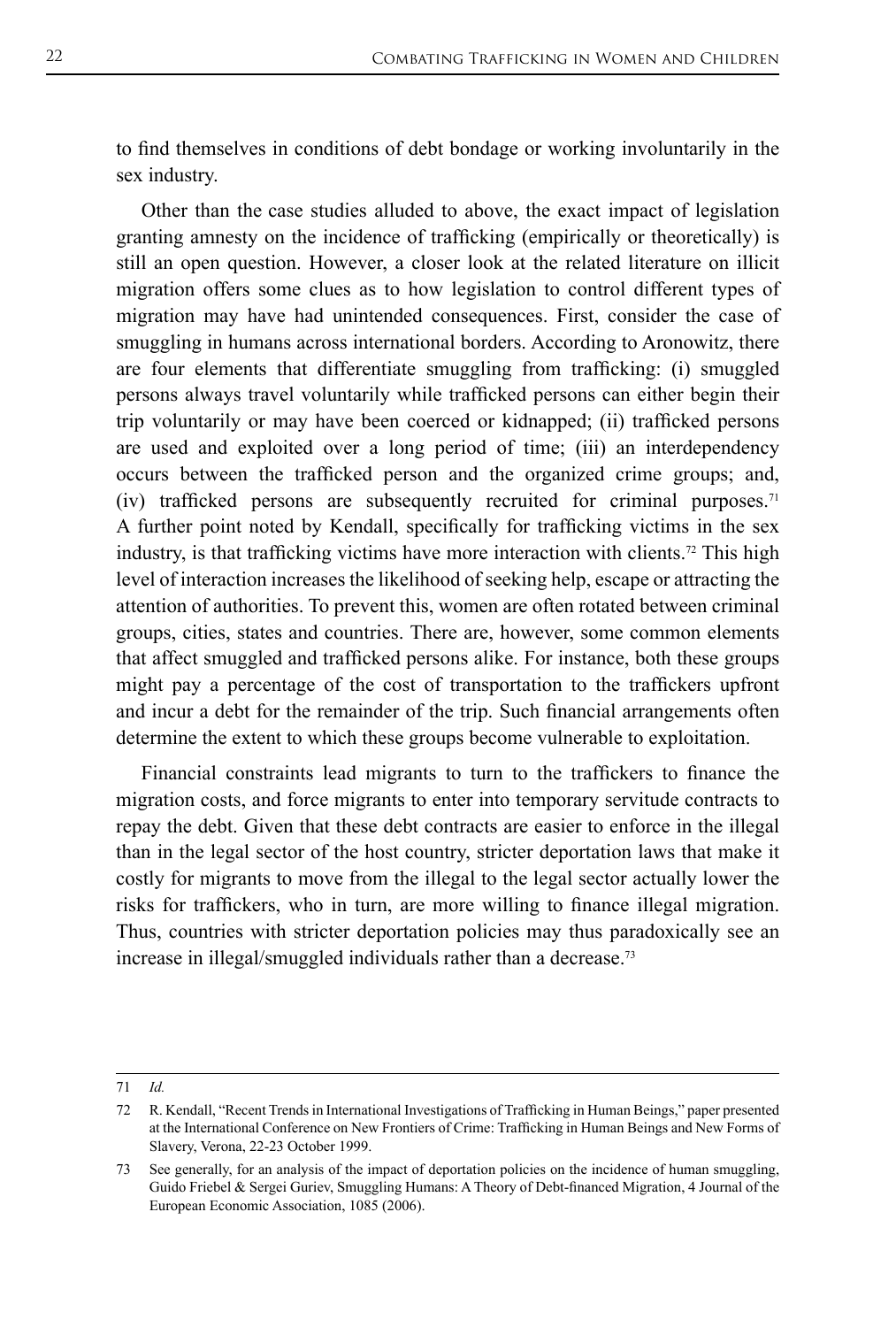Second, policies to control illegal immigration may also entail paradoxical policy outcomes especially with regards to the provision of amnesty.<sup>74</sup> A key counter-intuitive question is why do countries that impose employer sanctions to deter the illegal entry of foreign workers nevertheless grant amnesty to illegal immigrants? Chau shows that amnesty provision is best understood in the context of two widely used immigration policies—border enforcement and employer sanction measures.75 Border enforcement is more aptly characterized as an income transfer from employers to native labor interests while employer sanctions generate deadweight losses that are borne entirely by the employers of illegal immigrants. Chau shows that while amnesty may appear to run contrary to the original intent of the immigration reform, as the policy induces higher waves of illegal immigration as potential illegal migrants incorporate the possibility of amnesty in their decision to migrate, it may nevertheless facilitate rent capture by the politician by "wiping the slate clean" and reducing the deadweight loss of employer sanction measures.<sup>76</sup>

Third, consider policies to eliminate one of the "Worst Forms of Child Labor" – child labor in debt bondage. A phenomenon widely observed in South Asian countries<sup> $77$ </sup> in the agricultural sector, debt bondage is an outcome of seasonality in agriculture (a lean season where workers have minimal sources of income and need to borrow in order to finance their subsistence consumption) and the lack of a formal credit market in rural areas. Therefore, the only source of borrowing is from rural moneylenders who are also large landlords. In this setting, poor agricultural workers borrow in the lean season against the promise to repay with their labor services in the peak or harvest season when labor demand is high. Such credit-forlabor contracts are frequently skewed against poor workers who realize that they need to send their children to work in order to repay the full amount of debt. Two policies that have received attention and been implemented to eliminate child labor in debt bondage deserve mention. The first is legislation banning debt bondage. As Basu and Chau show, such a policy simply leads to more child labor *per se* (at the expense of bonded child labor) as poor families still have no alternative sources of income to finance subsistence consumption.<sup>78</sup> The second, implemented in Nepal, is the outright payment of outstanding loans by NGOs and governments

<sup>74</sup> For example, Chau analyzes the time-inconsistency of immigration reform policies. See Nancy H. Chau, Strategic Amnesty and Credible Immigration Reform, 19 Journal of Labor Economics 604 (2001); and Nancy H. Chau, Concessional Amnesty and the Politics of Immigration Reforms, 15 Economics and Politics 193 (2003).

<sup>75</sup> *Id.*

<sup>76</sup> *Id.*

<sup>77</sup> Namely Pakistan, India and Nepal.

<sup>78</sup> See both studies, Arnab K. Basu & Nancy H. Chau, Targeting Child Labor in Debt Bondage: Evidence Theory and Policy Prescriptions, 17 The World Bank Economic Review 255 (2003); and, Arnab K. Basu & Nancy H. Chau, Exploitation of Child Labor and the Dynamics of Debt Bondage, 9 Journal of Economic Growth 209 (2004).